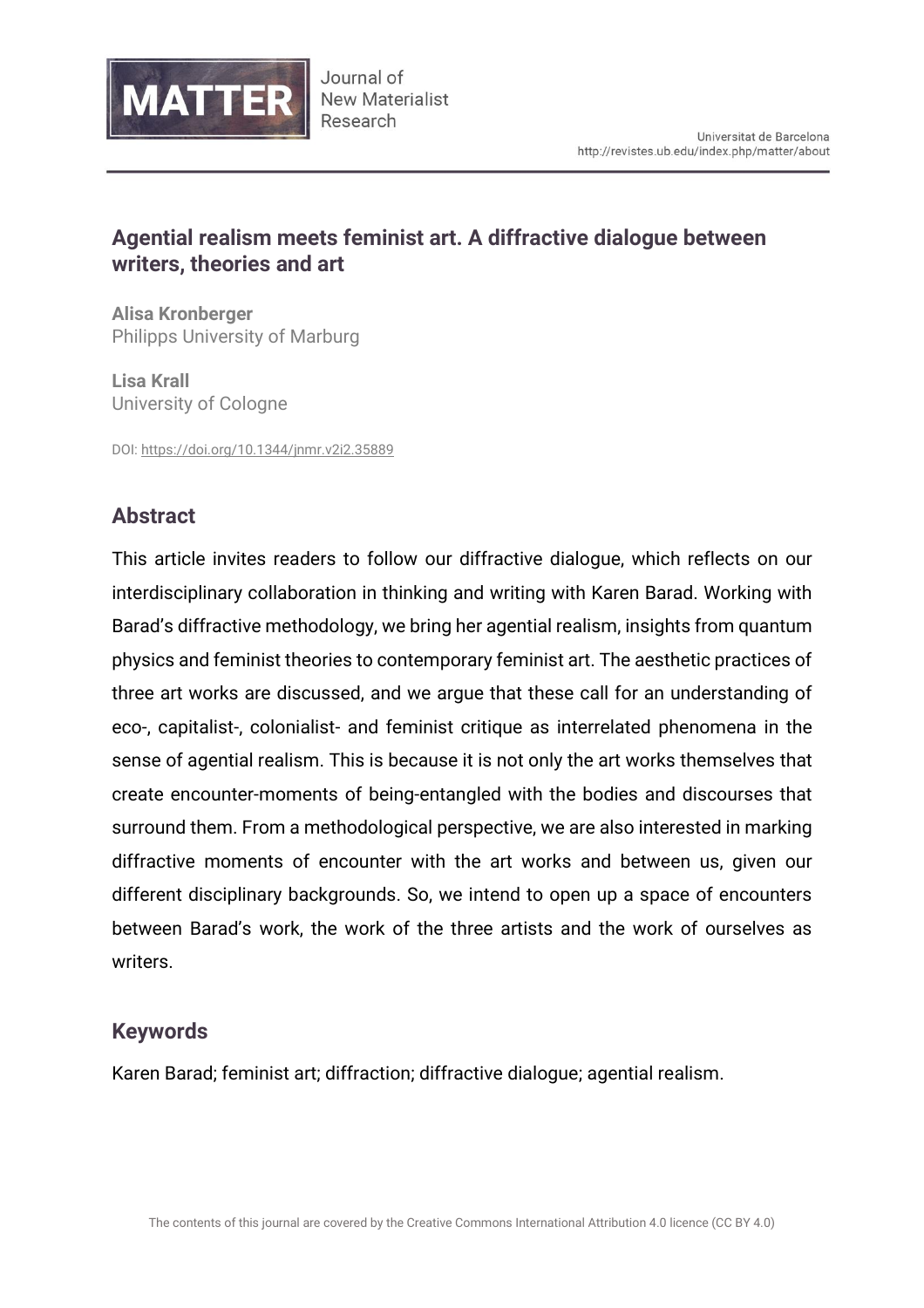Our article draws on a framework of collective diffractive reading and writing, based on an ongoing and ongoing collaborative process between us. As two PhD students and friends, we are both interested in feminist materialisms and are both torn between working on our projects and care work in times of Corona pandemic. Collective diffractive reading and writing is our framework for this article, based on many telephone calls, videoconferences, and many versions of our text. We want to focus on the entanglements of our own (inter)disciplinary backgrounds. Situated within media culture studies, and working on feminist media art (Alisa), and situated within gender studies and working on a project which connects epigenetics and Karen Barad's works (Lisa), we bring in different perspectives. In discussing the connecting points of feminist art and theories of feminist new materialisms based on Barad's 'agential realism' (Barad, 2007), we will mark where our backgrounds and views come into touch. Because '[t]heorizing, a form of experimenting, is about being in touch. What keeps theories alive and lively is being responsible and responsive to the world's patternings and murmurings.' (Barad, 2015a, p. 154).

This quote from Barad points to the core of a 'diffractive reading'. Coming from quantum physics and working with feminist theories and science studies, Barad uses the physical phenomenon of diffraction to point to the many different influences her work and the world is composed of. Her diffractive methodology is about bringing disciplines and perspectives which seem far apart into conversation. With the help of the epistemological studies of the physicist Niels Bohr, Barad is attempting an ontological reorientation that gives matter a new and participatory status. Based on this reorientation, Barad formulates a performative, post-humanist theory which she calls 'agential realism' in which the arrangement of matter is challenged as a causally given fact or as a mere effect of human activity. This demands a far-reaching rethink of how we can conceive of the relationship between matter and its representation (Barad, 2007). To not assume that human and non-human, matter and discourse or epistemology and ontology are antagonisms but to instead think of differences as being performatively entangled and intertwined is distinctive of agential realism. Here diffraction opens up another way of thinking about differences which is not about dismantling differences but rather about allowing differences 'to blossom' (Thiele 2020) and to be aware of constitutive entanglements that they entail.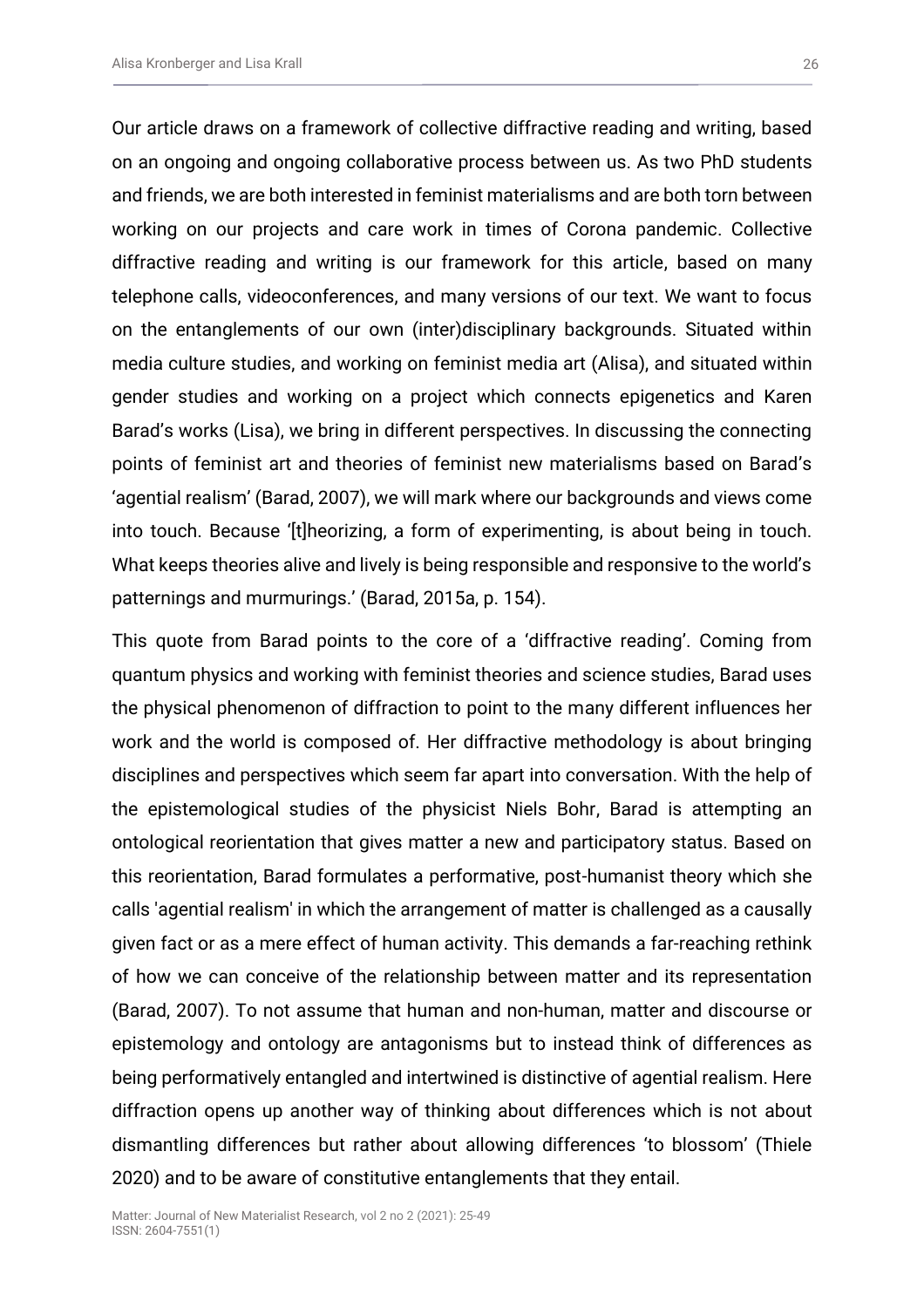We are guided by Barad's 'agential realism' and in particular her idea of 'diffractive reading' which we will explain later. In an ongoing process of becoming, our ideas, our knowledge, our observations and affects meet respectfully and a resonating space of diffraction is created which is fundamentally open.<sup>1</sup> Our approach is based on a dialogue that consciously marks the ability of the other to respond and thus operates on a constant opening.<sup>2</sup> The idea of a dialogical encounter is applied in relation to theory and practice, as well as to the art works themselves. We want to be aware of our involvement in an 'opening' and a continuous construction of the world. Being involved implies our respons\_ability of what comes (not) to matter. If diffraction implies openness, the question arises, how do we manage to be open? Our approach is an acting out of entanglements, whereby we consider them to be productive. This is what we understand by diffractive reading.

Diffractive dialogue asserts for us that we name the moments of our encounters at the interfaces of the individual patches. The article will introduce our readers to Barad's main strands of argument (written by Lisa) and illuminate some of the potentialities at stake in these perspectives with regards to contemporary, feminist oriented art (written by Alisa). Committed to diffractive thinking, our approach is similar to sewing a patchwork blanket: moments of encounter between our respective approaches are deliberately not ironed out, but in the sense of diffractive thinking it is the seams on the patches that we consider productive. As some parts emerged, we named them patches.<sup>3</sup> The text grew and as we read it again and again, we suddenly recognised that Barad describes one of her articles as patchwork too: 'This article is a patchwork. Made of disparate parts. Or so it may seem. But why should we understand parts as individually constructed building blocks or disconnected pieces of one another forms of original wholeness?' (Barad, 2015b, p. 406).

<sup>1</sup> We are very glad that due to corona crisis and the switch to digital events we got to know Katrine Meldgaard Kjær and Mace Olaja from IT University of Copenhagen and want to thank the two for fruitful discussions about diffractive methodology and helpful comments to our manuscript. In addition, we would like to thank Judith Aston from the University of the West of England who took the time to proofread our article. Last but not least, our thanks go to the two reviewers and their appreciative and helpful comments.

<sup>2</sup> Rachel Handforth and Carol A. Taylor take a similar approach to writing as we do in their essay *Doing academic writing differently: a feminist bricolage* (2016), which is oriented towards a diffractive, new-materialistic thinking. There is a feminist tradition of proposing situated, speculative counter-offers of alternative writing, beyond hegemonic epistemologies and methodologies. See e.g. Donna Haraway (2016), Anna L. Tsing (2015) or Audre Lorde (2007).

<sup>&</sup>lt;sup>3</sup> The different colours of the patches refer to the physical phenomenon of the diffraction pattern that occurs when light falls on a diffraction grating (e.g. a CD disc). The white light splits into rainbow colours. So, it is not about linearity and chronology, but about a colour spectrum that refers to the relational nature of the differences.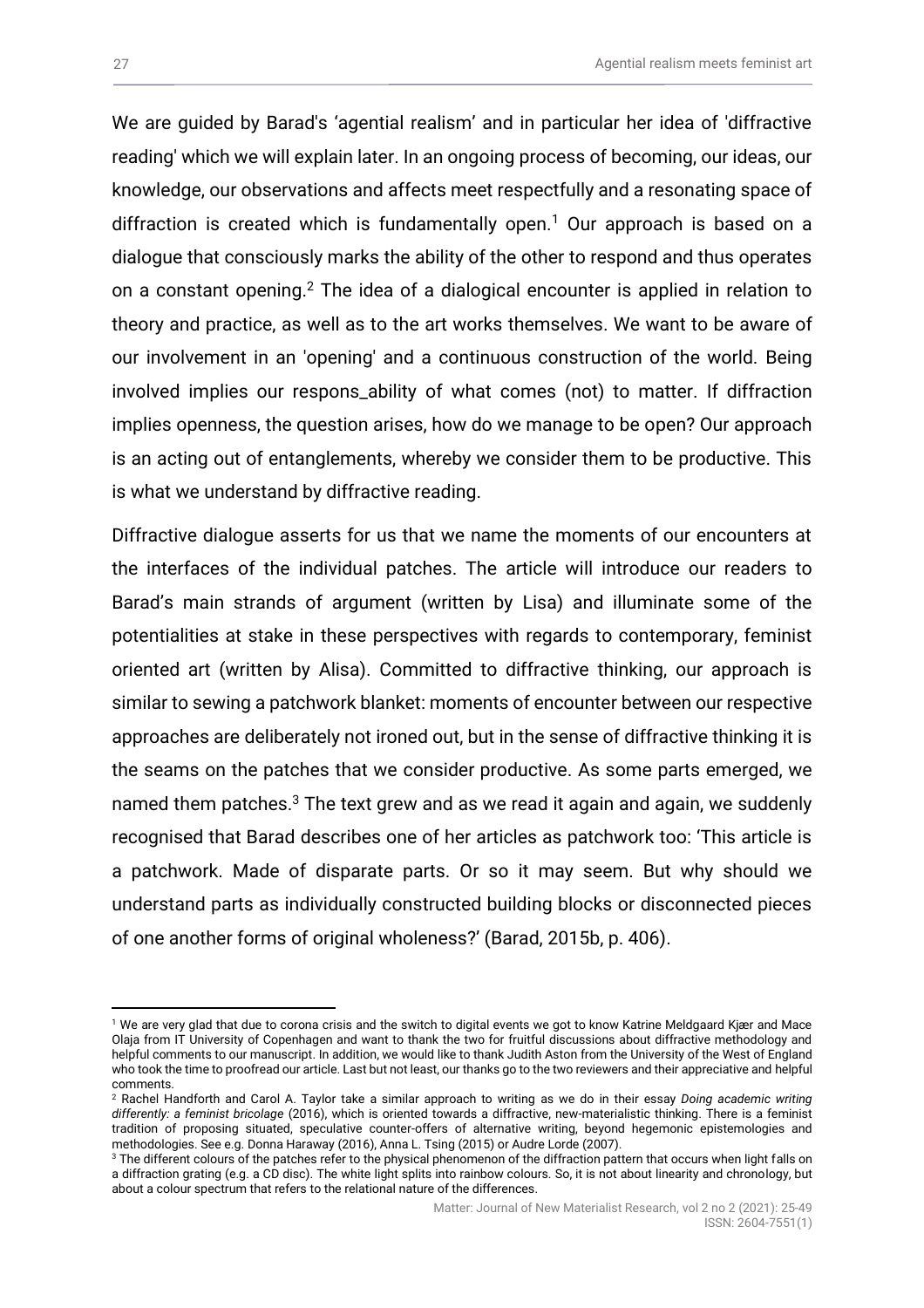From these considerations the following questions arise from which we are guided: How can we be aware of and open to responses coming from different academic fields? What kind of responses of Barad's agential realism like material-discursive entanglement, in/determinacy and diffraction do we find in the work of contemporary artists? And how does Barad's agential realistic thinking relate to contemporary art practice and theory and vice versa? We have selected the three artists Katherine Behar, Morehshin Allahyari and A.K. Burns because they enable us to experience much of what Barad teaches us in an aesthetic way. Alternating between analyses of art works and theory, a patchwork is created that brings art and theory into dialogue. We should note that one of the artists worked outward from a knowledge of Barad's work (A.K. Burns), whilst another moved into confluence with Baradian thinking (Morehshin Allahyari), and the other used a mixture of both (Katherine Behar). We begin with Behar and show the extent to which her artistic work displays something that we want to call an aesthetic of material-discursive entanglement (Barad, 2007).

# **Red patch – Katherine Behar and an aesthetic of material-discursive entanglement**

Katherine Behar is a media and performance artist, working with video and interactive installation, whose works address feminist issues, materialism and digital culture. In her artistic and theoretical practice, she aims to combine the acknowledgement of constructed knowledge with the acknowledgement of matter. Both are involved in processes of signification and their work is generative. As the editor of the volume Object-Oriented-Feminism (Behar, 2016), Behar brings together contributions whose orientation can be prescribed in the connection of a new materialism, feminism and art practice. According to Behar, this object-oriented feminism is an intervention in dominant philosophical discourses. It aims to 'consider all objects as having bodies already in their thingness' (Behar, 2018, p. 156). Under the sign of a new, objectoriented feminism and the emphasis on the physical thingness of things, these interventions explore the ecological effects of the purposeful objectivation of the earth as a human habitat. In addition, they question the networking of human and nonhuman actors within a fluid data network in a digitally permeated world (Behar, 2016,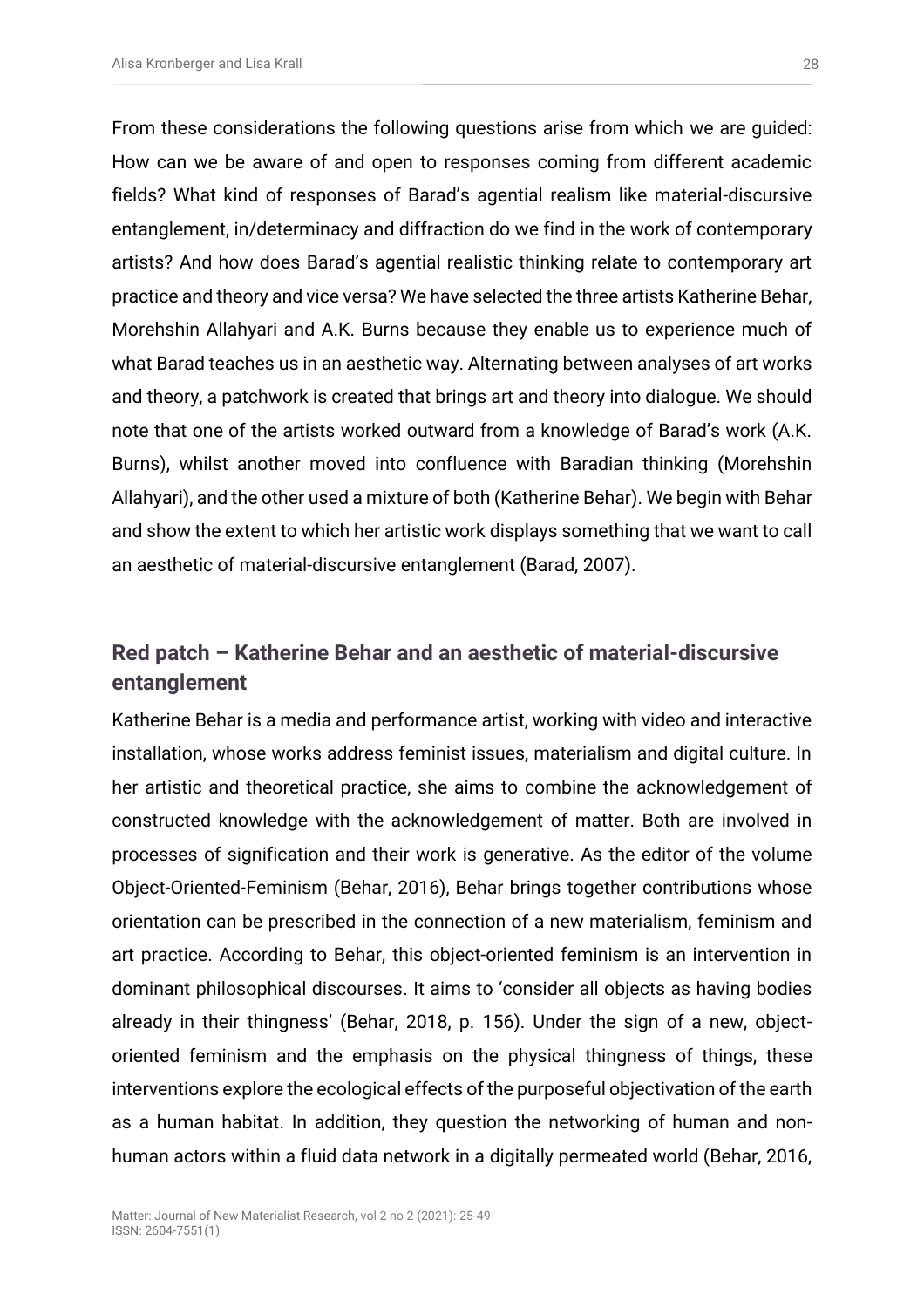p. 4). According to Behar, OOF moves 'its operational agencies from a 'politics of recognition' of a standing out to a politics of immersion, of being with' (ibid. p. 9).

Behar's works follow a logic of the inseparability of being (ontology) and knowledge (epistemology), that is, of the material and the discursive, as introduced theoretically in particular by Barad (2007). The moment of the interweaving of the natural and the cultural are at the core of Behar's artistic explorations. The relationship between nature and culture, which she aims to centre in her artistic practice, does not follow the approach that something apparently pre-exists as 'natural' and is shaped by something 'cultural'. Behar is, however, still concerned with looking at 'the natural' through cultural, discursive lenses. In the artistic practices of Behar, intra-actions (Barad, 2007) of nature and culture can be experienced.

Barad's perspective of material-discursive entanglements of matter, things, people, apparatuses and discourses is impressively reflected in Behar's robot performance Roomba Rumba (2015). In the performance, two vacuum-cleaning robots (model name Roomba) 'dance' around a large, grass-green carpet in the exhibition space, vacuuming (see Fig. 1 and 2). Both are loaded with a potted rubber tree and move with apparently rehearsed choreography to the children's song High Hopes, which was made famous by Frank Sinatra in the late 1940s. It almost seems as if the dancing robots take the initiative and ask the spectators formed around the carpet to move to the beat of the music. Visitors to the performance, on the other hand, see themselves pushed to the edge of the room, which may cause irritation, uncertainty or even amusement. Thus, the vectors of the affective power of the robots or the moving plants remain open.

According to new materialist Jane Bennett's vitalist approach, 'thing power' is thus based on the ability of these robots/rubber trees to affect (Bennett, 2010, p. 6). Agency is divided into human and non-human entities, such as the performance visitors, robots and rubber trees (Bennett, 2010, p. 38). By producing effects and affects on the (non)human bodies, these entities do something and, in this doing, produce themselves. In and through the intra-action of humans, plants and robots in the performance, bodies or material-discursive phenomena are created (Barad, 2008, p. 141). The human body first becomes a dancing body through the technical/plant body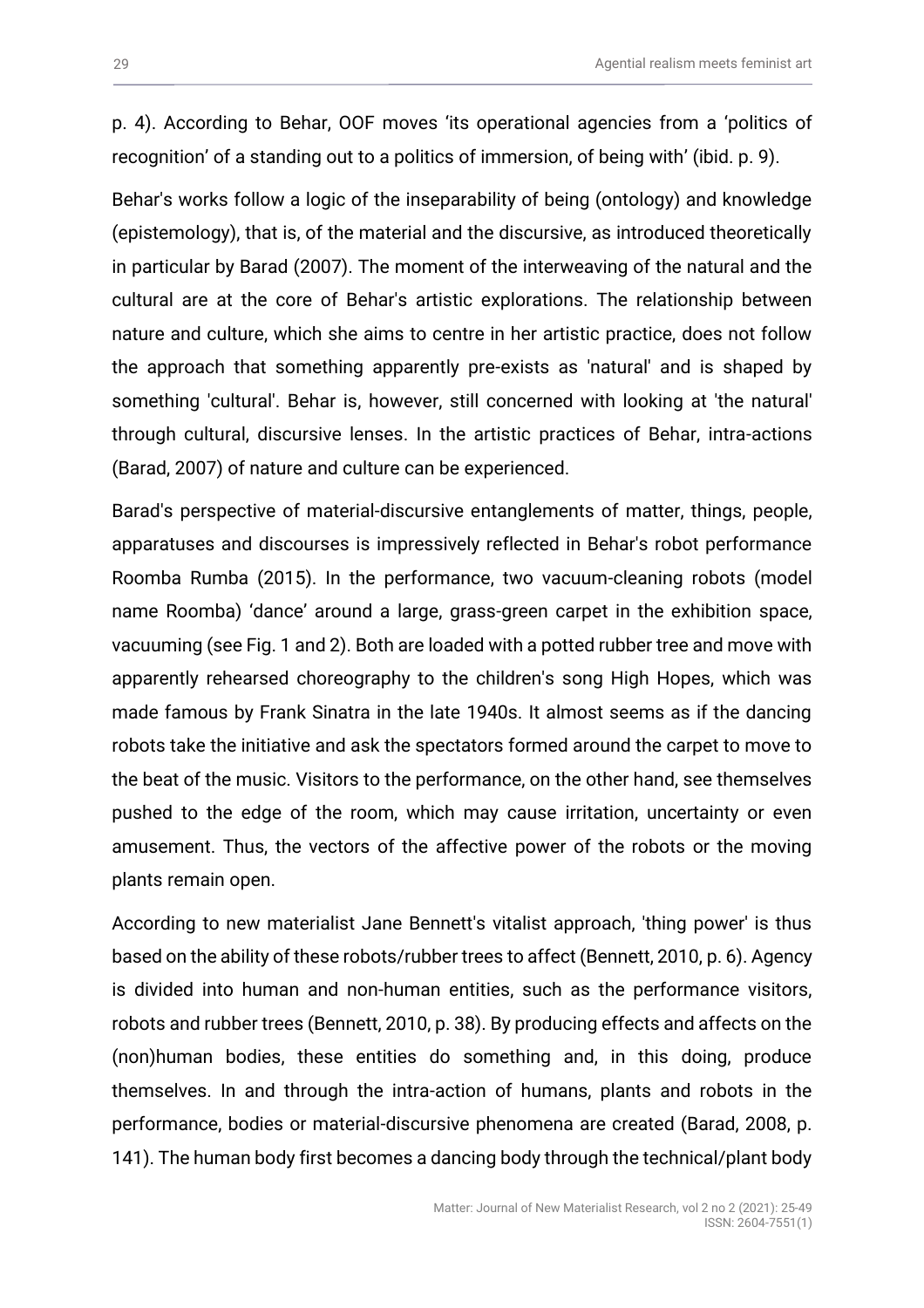and the technical/plant body becomes a staging actor and instigating dancer through its audience and co-dancers in space. The insight of the human body, the machine and even the plants share an experience which paves the way for an awareness of the vitality (in the sense of Jane Bennett) of non-human beings.

In this socio-technical entanglement of human, plant and technological actors, processes of materialization on the one hand and symbolizations on the other, are thus at work. Behar latently relates this to gender, colonialist and political power relations. Both the invisible black-box work of machines and the housework and cleaning work (in this case vacuuming), which is coded as female in hegemonic discourse, remain invisible to this day. Behar is critical of the increasing humanization of technology and states:

'Our sense that the cute, leafy Roombas are anthropomorphic betrays that we humans see ourselves in these machines. [...] This pas de deux aims to upset distinctions between natural and artificial, biological and machinic, behind-thescenes service work and performative display, and to prompt solidarities across these categories.' (Behar, 2015, n.p.)

The previously mentioned symbolizations or discursive references and crossreferences cover a wide spectrum in Roomba Rumba. In the exuberantly marked setting of a dance of Cuban origin, the Rumba may refer to a political tension between communist Cuba and the USA. As tropical plants used to extract rubber, the rubber trees may remind us of capitalist workers' internal exploitation in the global South. The children's song High Hopes, which accompanies the performance acoustically, tells of an ant whose hard work would be rewarded with the fulfilment of the American Dream. The song is about 'high hopes' for a better life and higher social status by boosting the capitalism of US citizens in the 1940s and 1950s; 'high hopes' of fulfilment should always be reserved for the white population. The semiotic and discursive processes unfolding here are inseparably linked to processes of materialization and affection; they condense, interlock and interfere with each other. In order to grasp the material-discursive entanglement of intra-acting phenomena - as Katherine Behar demonstrates in Roomba Rumba - Barad takes up the physical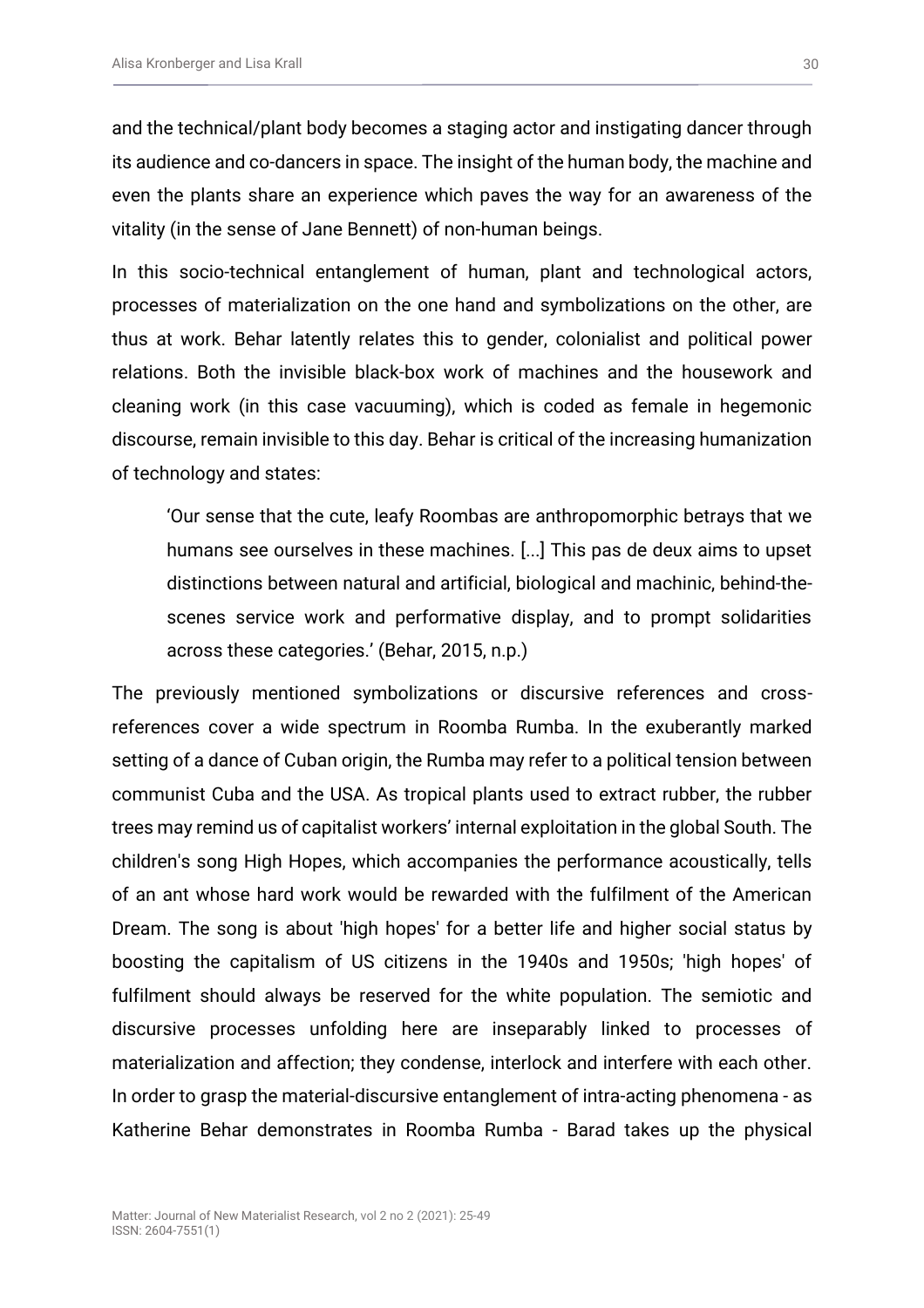phenomenon of diffraction, which she introduces as a method to shed light on the indefinite nature of boundaries (Barad, 2008, p. 122).



Figure 1. Katherine Behar, Roomba Rumba (2015). Robotic performance installation with Roombas, potted rubber trees, carpet tiles, sound, variable dimensions. Photograph: Soohyun Kim.



Matter: Journal of New Materialist Research, vol 2 no 2 (2021): 25-49 ISSN: 2604-7551(1)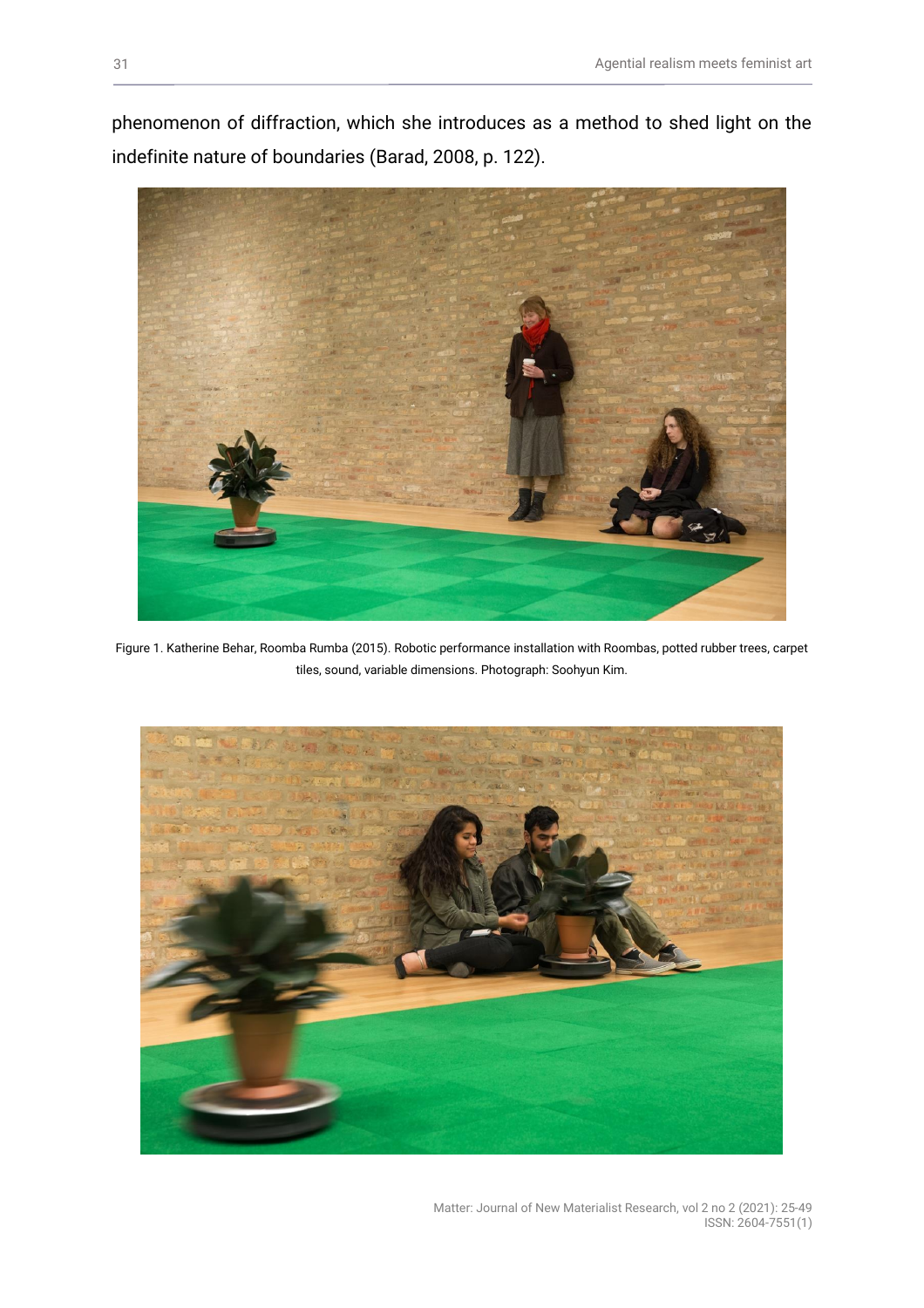#### **Orange patch – Barad's agential realism and diffractive reading**

Through Alisa's introduction to Behar it is possible for me to identify a number of connecting factors to Barad's agential realism in the artist's works. Barad and Behar, as with many other feminist theorists and artists, problematise the role of differences and criticise dualistic thinking. To deal with differences Barad uses the diffraction phenomenon to point to the nature of entanglements and 'does not figure difference as either a matter of essence or as inconsequential' (Barad, 2007, p. 72).

Diffraction patterns arise when you drop a stone into water, describing the overlapping waves produced. Diffraction qualifies the behavior of water, sound or light waves when they move into an obstruction and overlap. In contrast to particles, waves can overlap at the same point. But under experimental conditions particles, e.g. electrons can behave like waves, too, as they show a diffraction pattern in the famous doubleslit experiment (Barad, 2007, see chapter 3). The setting of the experiment entails a wall with two slits and a screen behind it. On the screen a diffraction pattern appears regardless of whether waves of light or particles like electrons are send through the two slits, the so-called wave-particle duality paradox. This experiment led to controversies about the influence of a measuring instrument on the object of observation. 'So while it is true that diffraction apparatuses measure the effects of difference, even more profoundly they highlight, exhibit, and make evident the entangled structure of the changing and contingent ontology of the world, including the ontology of knowing.' (Barad, 2007, p. 73) With regard to the concept of diffraction, Barad brings together two levels: diffraction as constitutive of the world (ontological level) and diffraction as scientific practice (epistemological level). Each is relevant to her diffractive methodology.

Referring to Haraway, Barad takes up her critical perspective on representationalism. Both trained in natural sciences, they distance from the view of nowhere, meaning the possibility to study an object as a neutral observer from outside and present one's findings in an objective way. According to Haraway (1992) there is no exterior position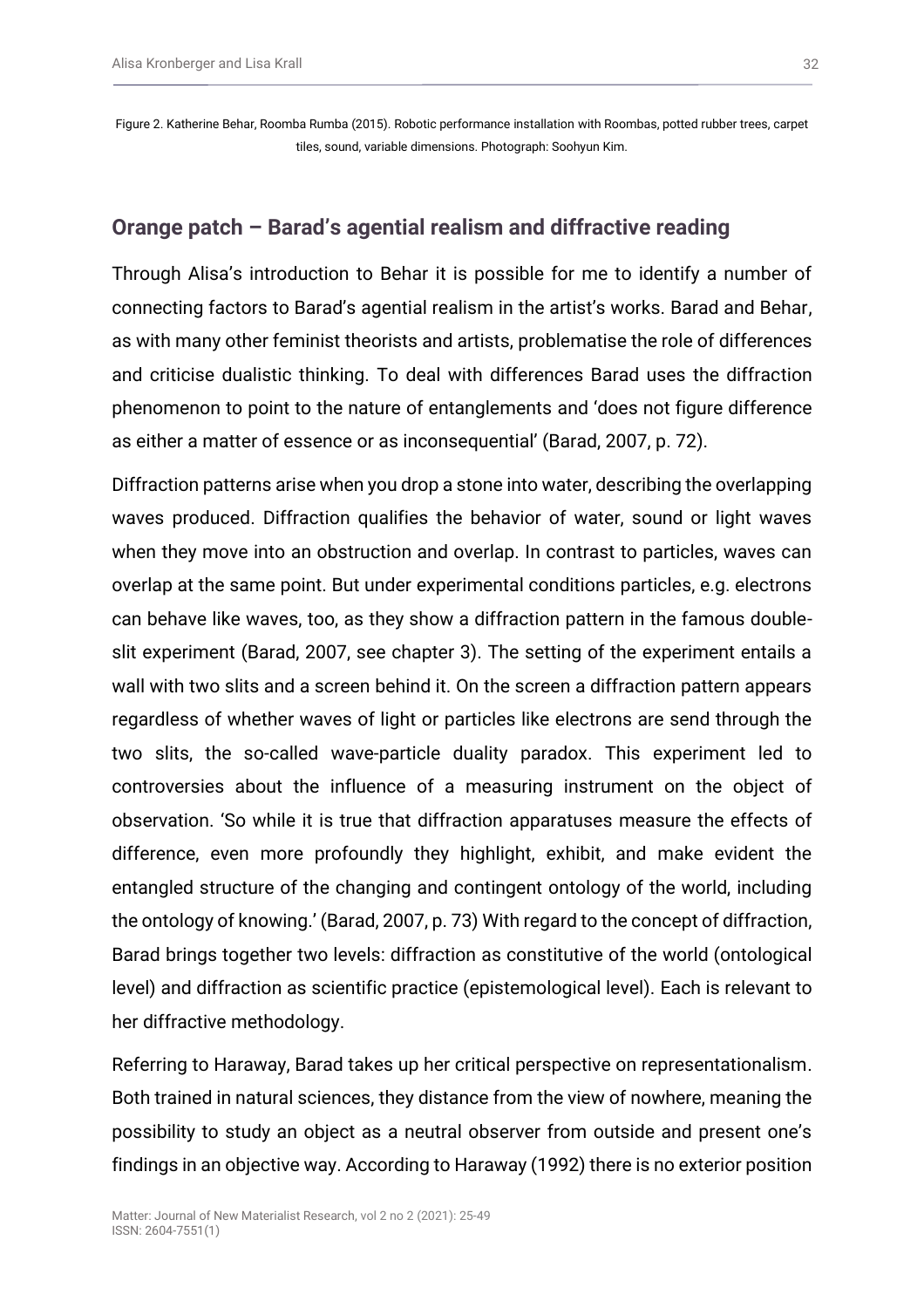and therefore no way to represent or mirror an object of observations. Consequently, there are no independent objects which can represent or reflect their properties. There is no way to mirror the true acceptation of a phenomenon as there is no such thing at all. Instead of reflection which refers to sameness, Haraway focus on diffraction which relates to differences. Both Haraway and Barad not only have scientific practice and knowledge production in mind but also the very essence of world-making.

Barad suggests a diffractive reading by bringing theories from different disciplines into conversation 'to produce an account of natural cultural practices and agencies' (Barad, 2007, p. 232). Important for this account is an equal and respectful reading through one another. Coming from quantum physics, Barad brings together perspectives from natural sciences, feminist science studies, philosophy, queer studies and postcolonial studies. Understanding agency not only as something humans have but also as something non-humans *are*, she develops an agential realism. In contrast to a traditional realistic account of 'discovery' (Barad, 2007, p. 41) there are no pre-existing entities and phenomena become (re)configured through intra-active agential cuts.

Barad introduces the neologism intra-action 'in contrast to the usual 'interaction' which assumes that there are separate individual agencies that precede their interaction, the notion of intra-action recognizes that distinct agencies do not precede, but rather emerge through, their intra-action.' (Barad, 2007, p. 33). As separate agencies do not exist inherently, they become constituted because of agential cuts which never separate for once and all. Human and non-human agencies participate in the making of agential cuts. According to Barad, phenomena are constituted through cuts that are agential and do not exist because of inherent distinctions. She distances from the notion that there are consistent entities which have immanent meaning and boundaries. The reason why we recognize differences is therefore due to the enactment of agential cuts. Cuts, in this sense, separate what is entangled but not forever. Therefore, differences are separate and not separate simultaneously and never identical. So are cuts: 'Different agential cuts produce different phenomena.' (Barad, 2007, p. 175). Agential realism opens up a relational understanding of difference and offers a diffractive methodology to realise this in our thinking and working.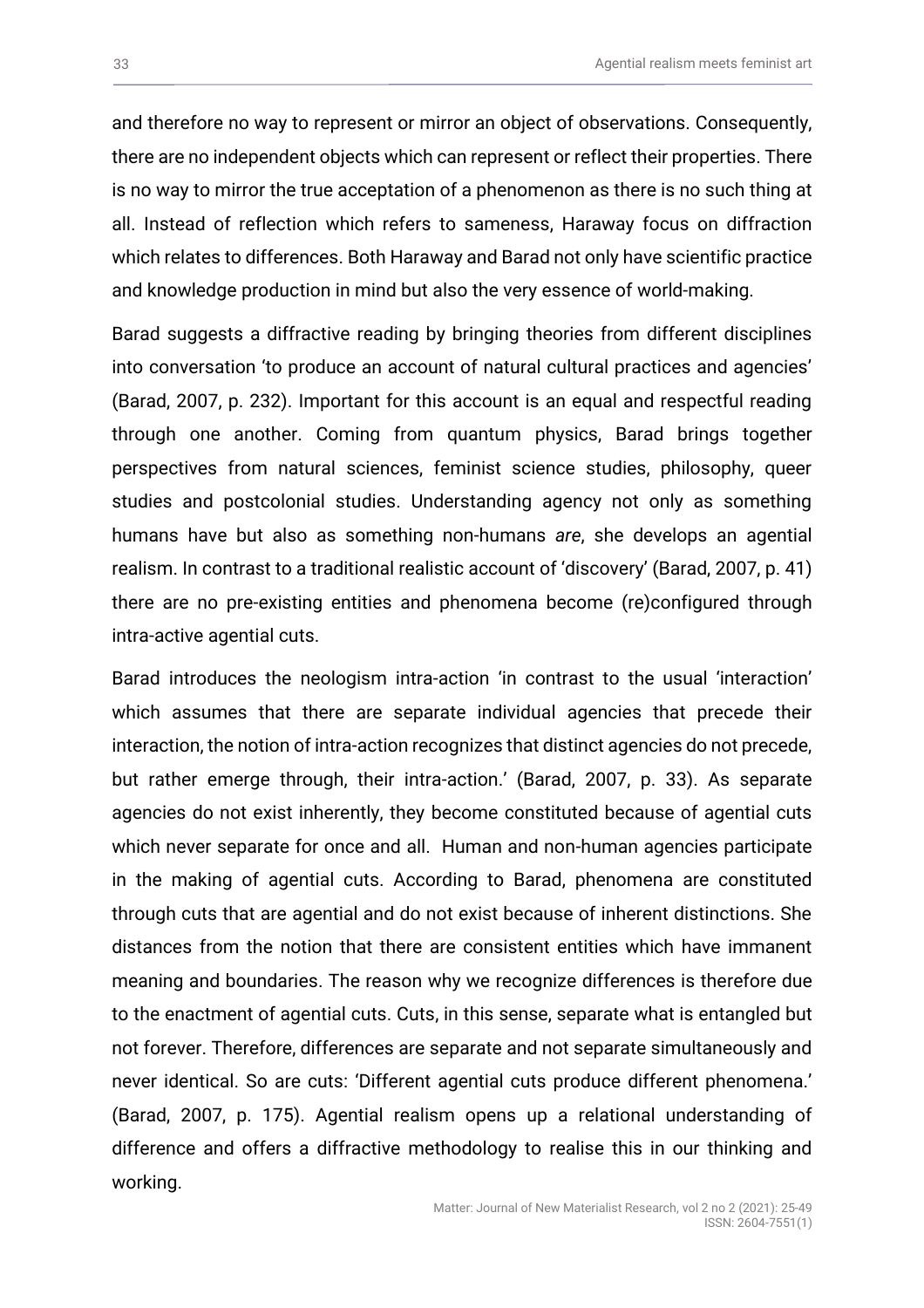# **Yellow patch – Morehshin Allahyaris' diffractive approach to re-figure a colonial past**

Lisa's remarks on diffraction according to Barad and the meaning of agential cuts have led me to the following questions: how can diffractive thinking be expressed in artistic works and what strategies do artists pursue to do justice to a Baradian form of critique? Basically, we argue that Barad and the artists discussed here share a specific moment: a moment of affirmation. Following Haraway's and Barad's concept of diffraction, Kathrin Thiele describes this moment of affirmation as a kind of complication and as a strategy of increasing complexity.

'Critical thinking has to be transformed in a complicating step into the affirmative practice of creating interference, which brings us (in Latour's sense) back to the things in which we are now understood as always already implied and thus can never only understand them 'from outside".'

(Thiele, 2015, p. 106, transl. AK)

This quotation illustrates to what extent diffraction is to be understood as an affirmative practice and, as such, having a political effect. A new-materialistic, feminist art of the present day thus strives to 'bring us [...] back to things in a new and different way' (Thiele, 2015, p. 106), to bend and scatter our gaze; it wants to open up to new entanglements and to relate ourselves to the things that make a difference in the world - as does the art project described below.

The Iranian artist Morehshin Allahyaris' multi-media installation She Who Sees The Unknown  $(2016-2018)^4$  shows, in an exemplary manner, the extent to which contemporary feminist art refers to the discourses of new materialism and agential realism. But it also aims to demonstrate, how contemporary feminist art addresses, independently of the vocabulary from these contexts, the stubbornness of matter and how, in addition operates in a diffractive way of thinking. She Who Sees The Unknown

<sup>4</sup> <https://mackenzie.art/experience/exhibition/morehshin-allahyari/>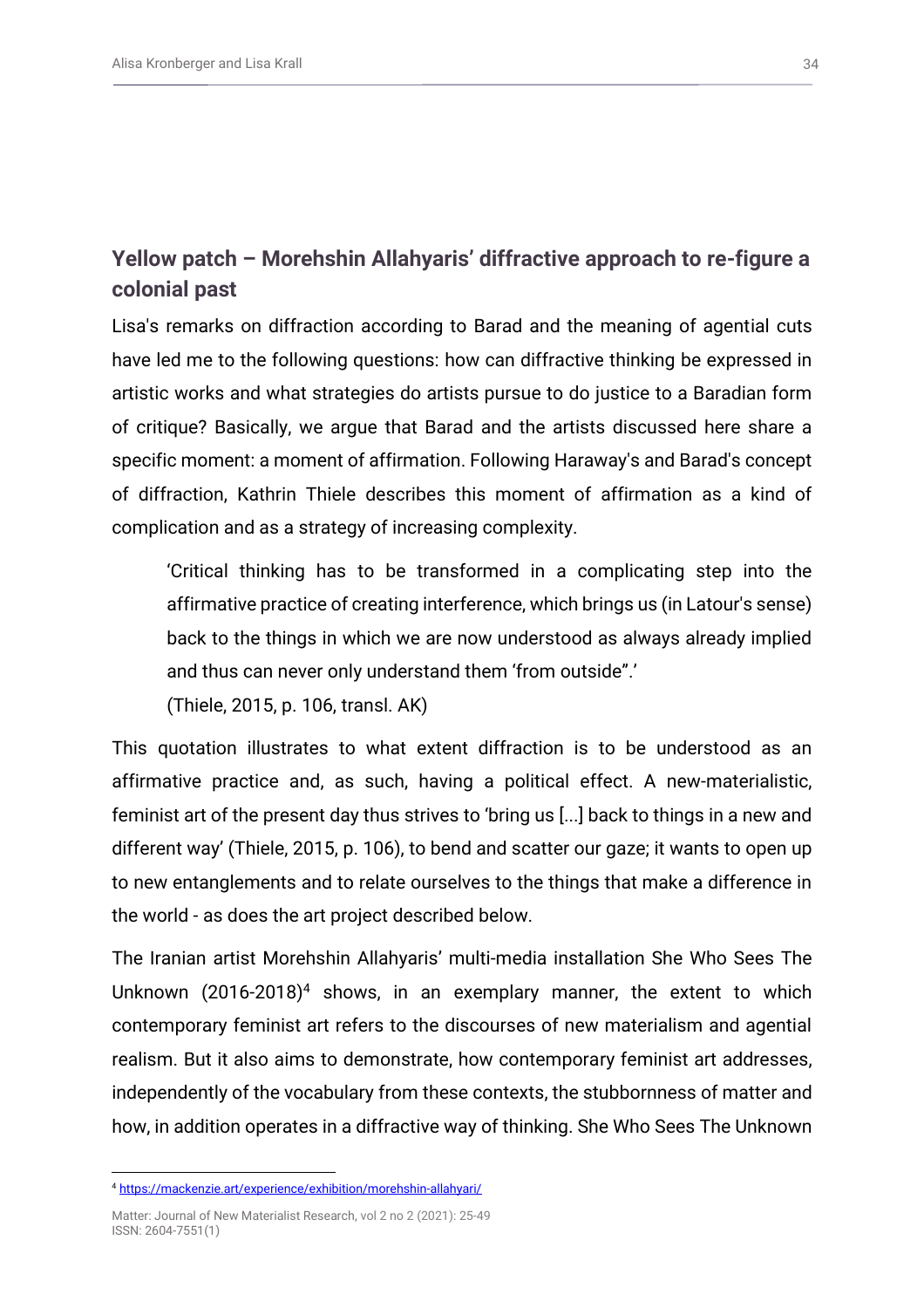brings 3D-printed sculptures, video art and archive materials into dialogue with each other.

In order to be able to think of a feminist and postcolonial present, Allahyari conjures up mythical pasts and speculates on utopian potentials for the re-figuration of mythical, (pre)Islamic beings - dark, monstrous goddesses, such as Huma. In numerous Middle Eastern tales Huma is a three-headed, horned djinni with sharp teeth, snake-like tail and large human-like breasts of the ardent warmth that brings great fever to humans (see Fig. 4). In a video<sup>5</sup> (see Fig. 3), as the centrepiece of the installation, Allahyari tells anew the Huma's demonic story and links Huma to the central catastrophe of our present, global warming. The six-minute video begins with a deep black background that is acoustically interrupted by a quiet, echoing female voice from offstage: 'She who had seen what there was and had embraced the 'otherness'.' In white letters, the spoken word is simultaneously brought to the screen as text. Accompanied by a vibrating, whirring sound, the shadows and contours of the mysterious figure, gendered as 'she', which seems to be the subject of conversation, grow fragmentarily in the centre of the picture; her name is immediately mentioned: 'Her name is Huma. She who is of flame and blaze.' Undefinable contours of her body appear and disappear again in the dark. Admonishingly, Huma's voice exposes Huma's dreaded power and relentless threat to humanity, until finally her whole figure appears in the centre of the picture and the impetus of her rage finds an explanation: 'All to give birth to a parallel world between the ill and the healthy flesh.' The dark, mysterious video corresponds atmospherically with the dark exhibition space. The sculpture of Huma is enthroned on a pedestal - surrounded by glass talismans hanging from the ceiling and set in motion by air movements in the dark exhibition room.

Allahyari understands the artistic practice of re-figuration as an act of going back and restoring a colonial past, which she retells from there. In the encounter between past and present, new connections are created that involve patterns of diffraction; a spectrum of speculative feminist, post-colonial sketches of the future emerge which in the processual act of diffraction results from the overlapping of past and present.

<sup>5</sup> <https://vimeo.com/342057560>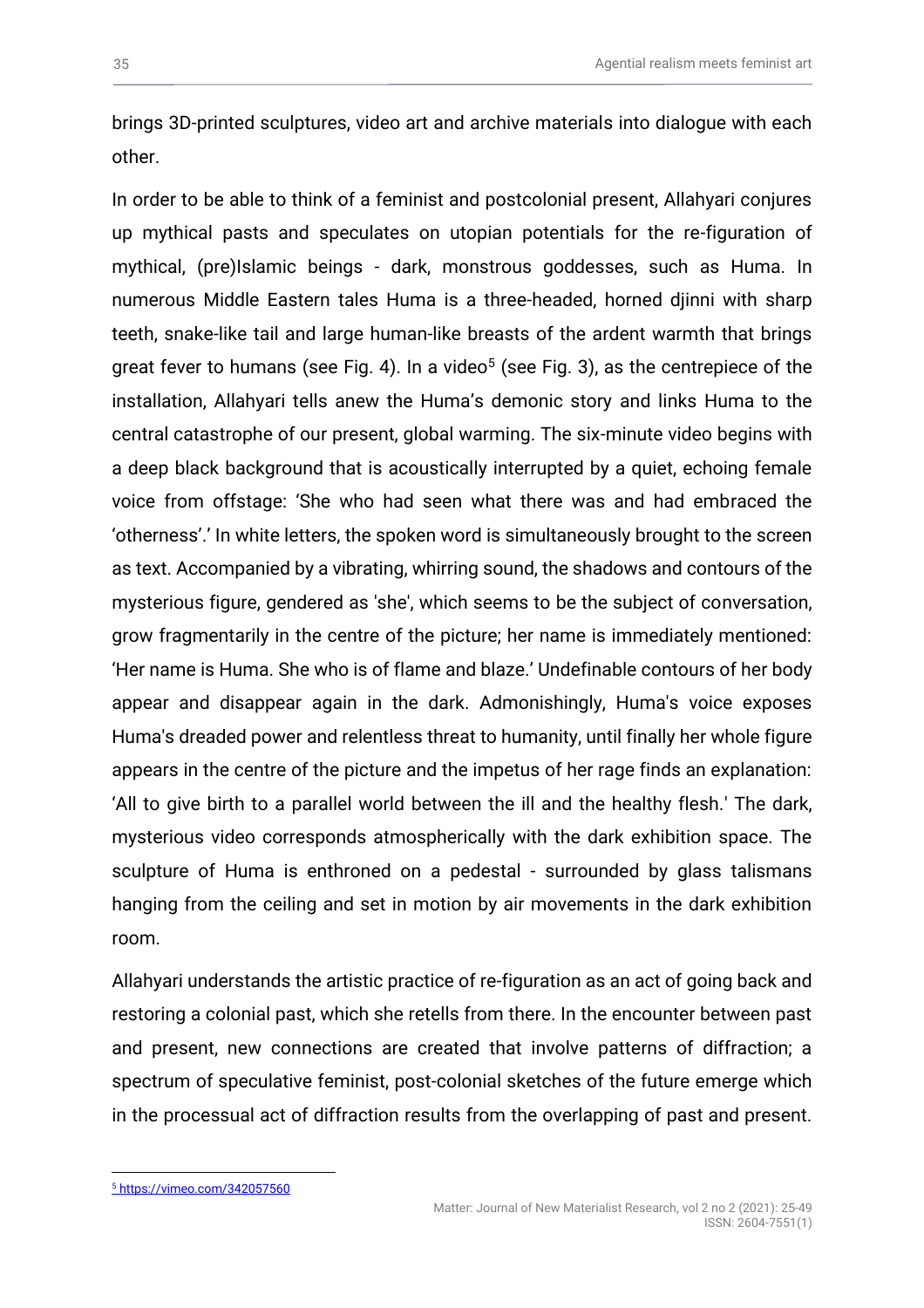The reproduction and re-appropriation of mythical figures, such as Huma, follows the idea of gaining power from black women's bodies, whose monstrosity the artist wants to highlight and bend their stories.

Haraway refers to the optical metaphor of diffraction in order to make the interplay between figural and literary meaning fruitful for the creation of new stories (Haraway, 1992, p. 299). Allahyari's work corresponds with Haraway's understanding of diffraction in that the sculptures invite the viewer to understand differences not as the other of the one, but rather as an effect of relational structures. As a result, old 'colonised' stories can be designed and told in new ways. Allahyari's colonised, mystical beings operate diffractively by providing other (feminist, postcolonial) stories. Thus, their art project not only deals with the historicity of these beings and breaks with a model of linear historiography, but also opens new possibilities for representing Iranian and Persian mythologies.

Haraway recognizes that 'figures collect up hopes and fears and show possibilities and dangers. Both imaginary and material, pure root peoples in stories and link them to histories' (Haraway, 2004, p. 1). But Allahyari's diffractive approach also manifests itself on other levels: She is not interested in talking about monstrous goddess figures of the past, but rather in talking with mythical, supernatural beings. In other words, Allahyari gives the Middle Eastern goddesses a voice on the one hand and a material form on the other hand, thus reversing a subject-object relation and de-centering the (human) subject. This follows on from Barad's criticism of radical constructivism, which conceives of materiality merely as a product of discursive practices and grants objects only a passive status. Allahyari's objects also deny a status as passive surface and inscription surface of meaning attribution; as material 3D sculptures in the exhibition space as well as immaterial 3D animations in the video, they themselves come into play.

Finally, Allahyari's installation demonstrates a third level of diffractive possibilities. Diffraction phenomena are heterogeneous patterns of light and shadow and occur when waves are diverted from their normal movement by obstacles. These phenomena call into question mirror-image relationships between subject and object, original and copy. Allahyari's art project deals decidedly with a questioning of the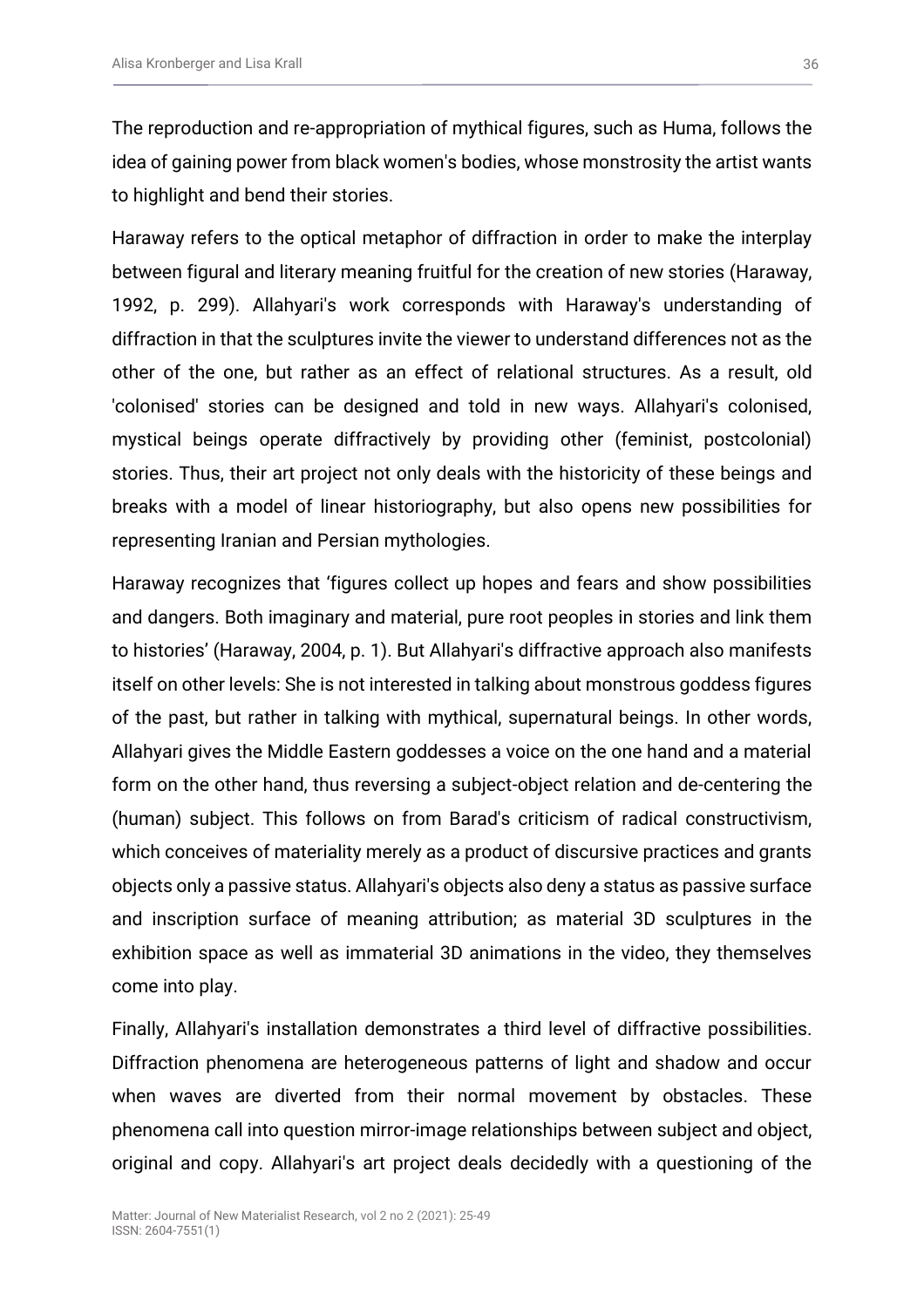Western, ethnological researcher-subject and its colonialist practice in relation to its object of research, the mythical, brown female body of the Far East; but also with a dominant museum view of the auratically staged ethnographic object from a distance in a reflecting glass case. The objects - in this case those female creatures and dark goddesses - are conventionally examined, classified, numbered and thus controlled as the other. The artist bends this practice to the extent that she consciously makes use of this careful conservational practice, but at the same time thwarts the traditional incorporation of the artifacts by the cultural institution museum. It bends this colonialist practice by transferring its excavated and (im)materially processed beings into a phenomenologically conceived connection of body and perception. In material and media practice, the boundaries between meaning-bearing object and meaninggiving subject seem to blur - or, to put it another way, a heterogeneous pattern of light and shadow seems to emerge, undermining certainties.



Figure 3. Morehshin Allahyari, She Who Sees The Unknown: Huma (2016) Install shot, HD video projection with audio, image courtesy of artist and MacKenzie Art Gallery..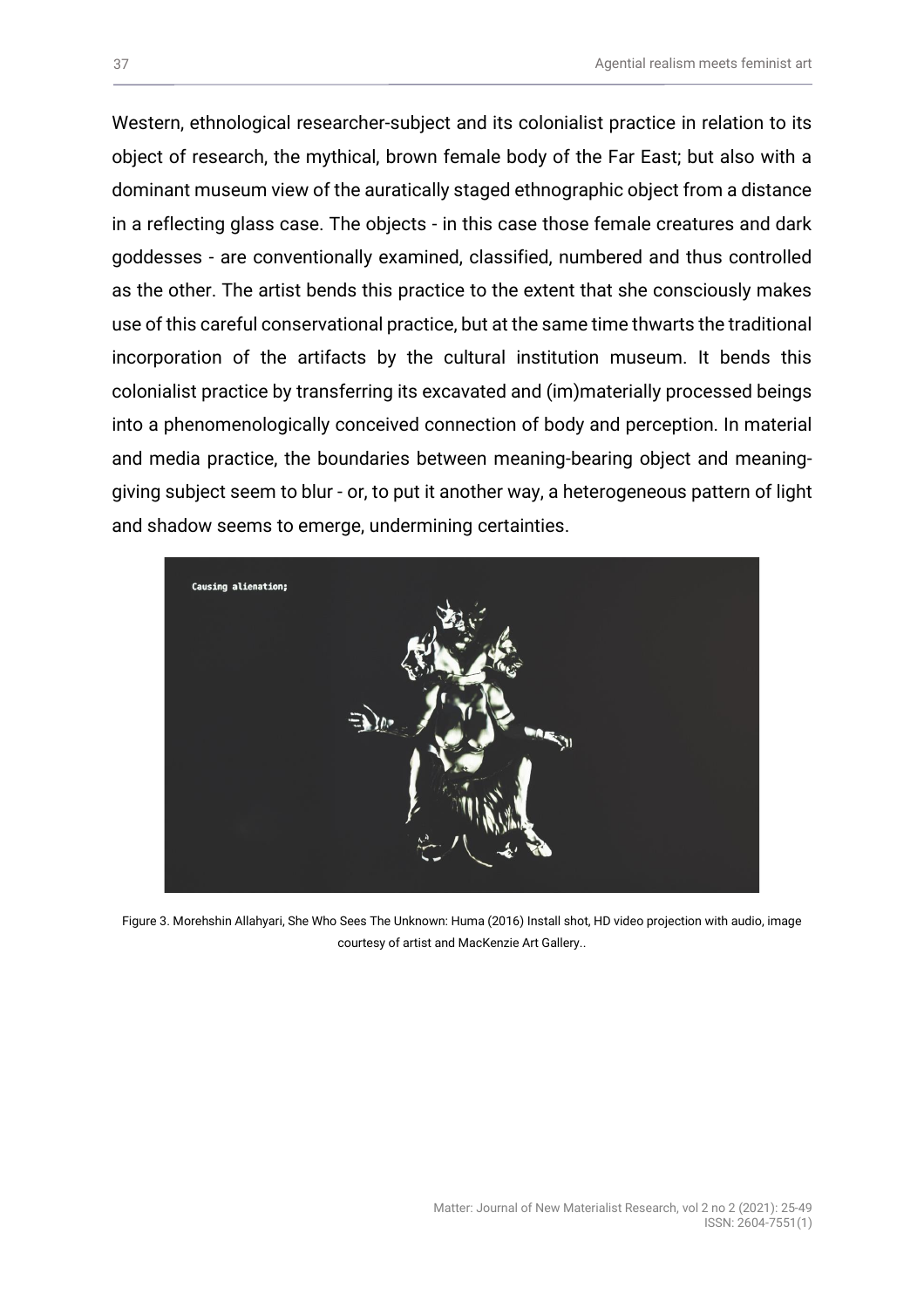

Figure 4. Morehshin Allahyari, She Who Sees The Unknown: Huma (2016) 3D printed black resin sculpture, image courtesy of artist and MacKenzie Art Gallery.

# **Green patch - Barad's in/determinacy, respons\_ability and spacetimematterings**

As most of Barad's work focus on examples from natural sciences I first was uncertain about how to bring Barad and feminist art into conversation. In my PhD project I work with scientific studies from epigenetics which seem to be closer to Barad's objects of study. A diffractive methodology is not about staying in one discipline but emphasise the meaning of entanglements. In what follows I will examine more of Barad's concepts pointing to the entangled nature not only of her thinking but of the world.

For Barad science is not only about epistemological challenges. Scientific practices are also influenced by ontological in/determinacy and being attentive to this is an ethical approach, too. What Barad develops is called an ethico-onto-epistemological framework as these three levels overlap in an agential realistic account (Barad, 2007, p. 185). To distance from a human exceptionalism and being attentive to other agencies 'requires a methodology that is attentive to, and responsive/responsible to, the specificity of material entanglements in their agential becoming' (Barad, 2007, p. 91).

According to Barad, knowledge gaps do not exist because of epistemological deficiency, meaning the inability of researchers to understand and explain something exactly or of finding the right tests and experiments, yet. What Barad assumes is an onto-epistemological in/determinacy. There are no pre-existing entities with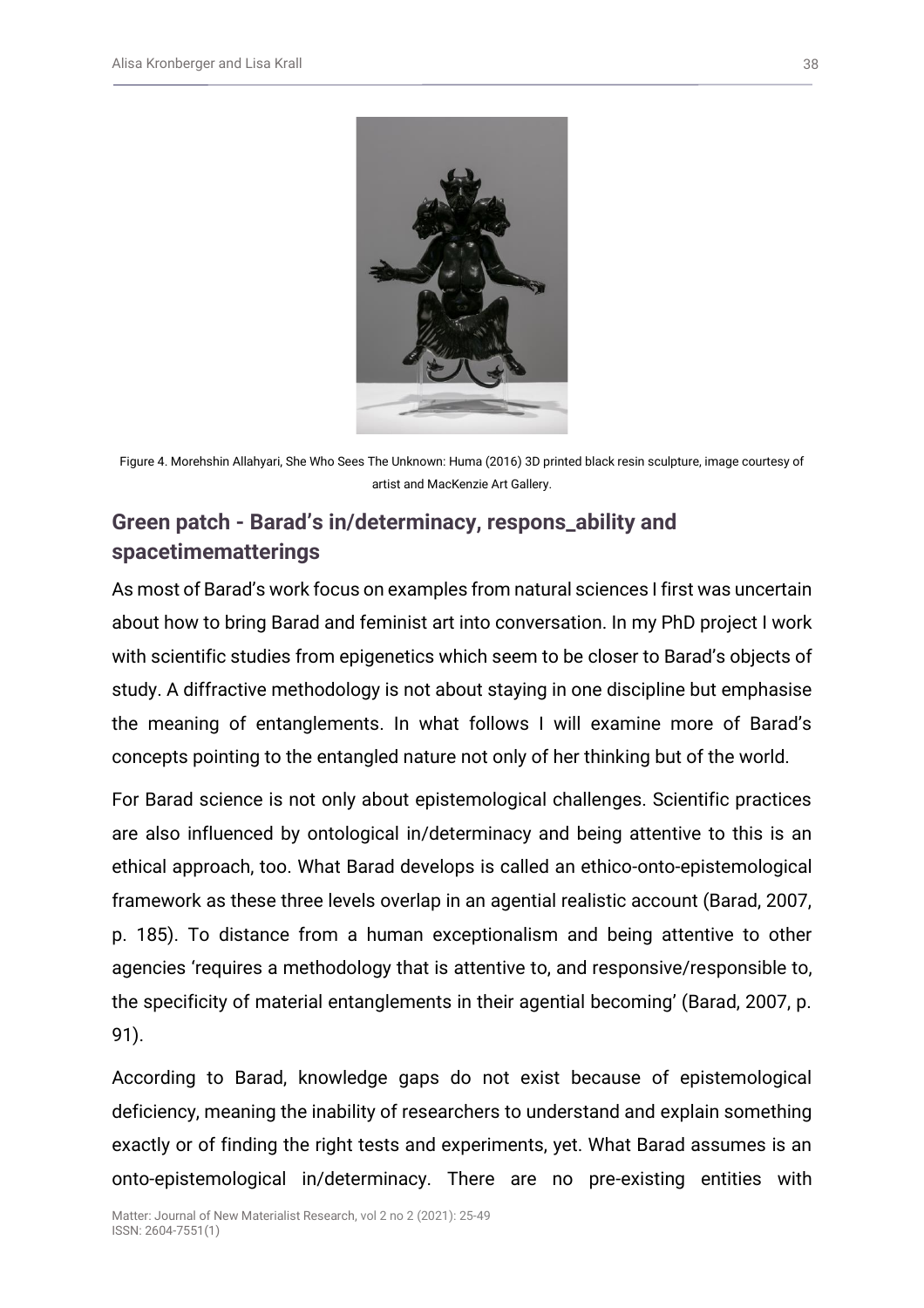determined values which can be fully revealed. That means that phenomena can never be determined for once and all because they are intra-actively constituted. Phenomena are indeterminate and determinate simultaneously. Barad writes:

'Just as there are no words with determinate meanings lying in wait […], neither are there things with determinate boundaries and properties whirling aimlessly in the void, bereft of agency, historicity, or meaning, which are only to be bestowed from the outside, as when the agency of Man pronounces the name that attaches to specific beings in the making of word-thing pairs.' (Barad, 2007, p. 150).

According to Barad there are several agencies involved in the move between determinate and indeterminate. A responsible scientific practice to her as to other scholars from feminist science studies means to be attentive to other than human agencies involved in the making of the world. And this is part of Barad's concept of responsibility as Haraway also suggested: taking it literally as 'ability to respond' (Barad, 2015a; Haraway 2008, 2012). The ability to respond is not something only humans have, it is extended to more than humans. But how to trace these abilities and agencies? According to Barad and Haraway this is not possible in traditional disciplines and therefore everyone needs to stay open minded and decentre one's own perspective.

And this is what a diffractive reading is about: being as open as possible to the world's becoming and attentive to the many agencies involved. This is a post-humanist and an inter-disciplinary approach. Following Trinh T. Minh-ha, Haraway makes clear that diffraction phenomena are about a 'critical difference within' (Haraway, 1995, p. 20) not in the sense of binary difference of being identical with oneself. Minh-ha pursues a diffractive, non-binary conceptualization of difference by choosing a non-separating, non-dialectical model of difference.

Differences, and especially dichotomies, are criticised in many feminist theories leading to hierarchies and discriminations. This is the reason why the difficult question of how to deal with differences is asked and discussed again and again. Barad's recognition of differences does not work with the idea of final, unchangeable, determinate entities. In an agential realistic account differences are the result of cuts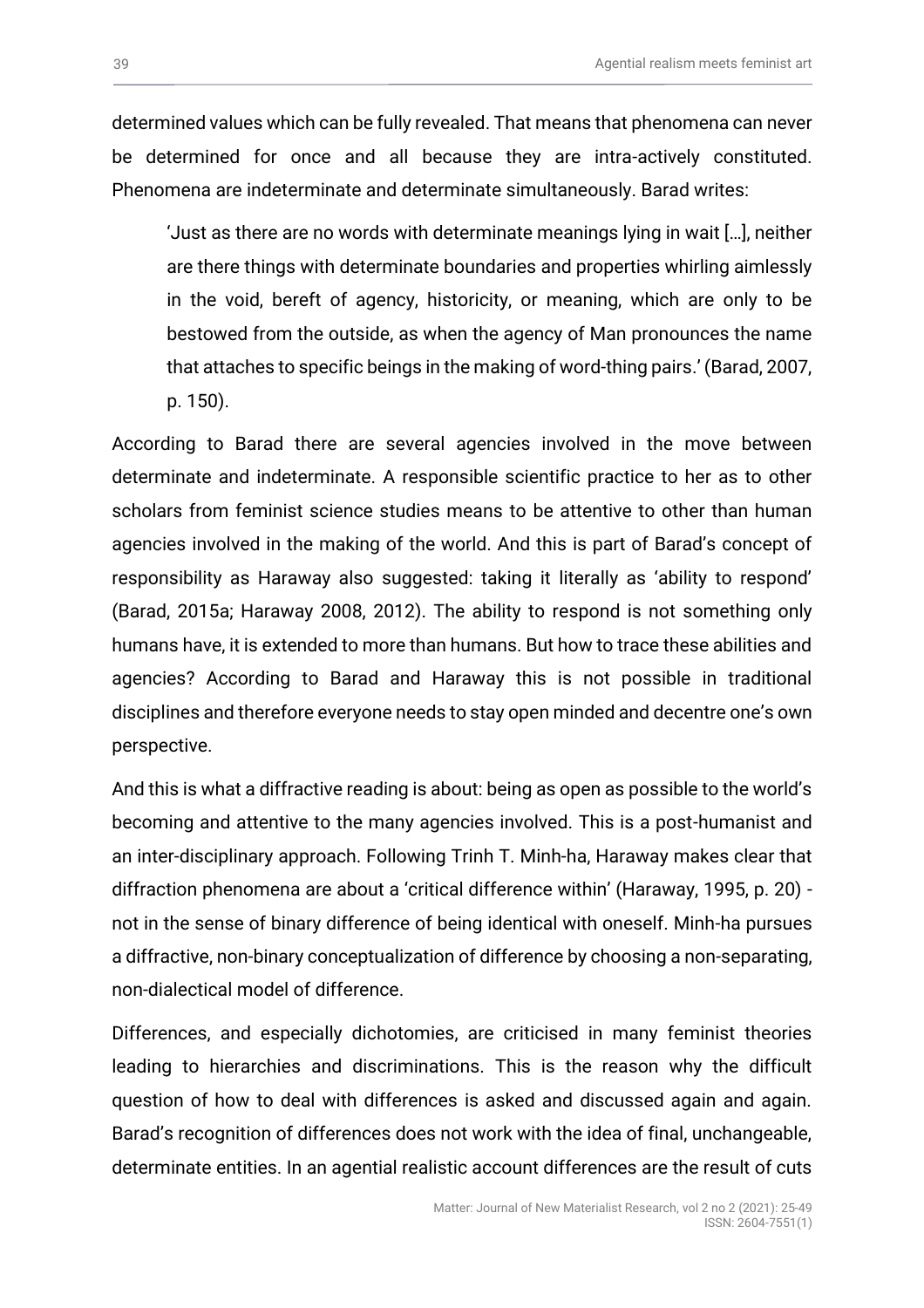meaning they never exist for once and for all. One can recognise different entities, but they are never totally separated. According to Barad differences are based on entanglements as she writes (see Barad, 2007, p. 36).

Understanding differences as a result of agential cuts and not as inherent separability points to their connections which Barad calls entanglements. Her entangled way of thinking brings together nature and culture, inside and outside, past and present or material and discursive. As Haraway talks about 'naturcultural', Barad's account is material-discursive: 'Discursive practices and material phenomena do not stand in a relationship of externality to each other; rather, *the material and the discursive are mutually implicated in the dynamics of intra-activity*. The relationship between the material and the discursive is one of mutual entailment.' (Barad, 2007, p. 152, emphasis Barad).

In many of her terms Barad uses the hyphen and the slash which points to entanglements of matter and discourse or determinacy and indeterminacy. Several terms she writes in one word as she does with 'spacetimemattering'. Barad follows Haraway's critique on thinking room as container or context and points to the 'dynamic and contingent materialization of space, time, and bodies' (Barad, 2007, p. 224). Neither space nor time or matter are pregiven, unchangeable parameters but are constituted intra-actively as other phenomena. Or to say it the other way around: 'phenomena are entanglements of spacetimemattering' (Barad, 2012a, p. 32). This implies that agential cuts lead to in/determinate materializations in a given space for a given time which do not exist in this way forever. Spacetimemattering is about the intra-active becoming that cannot be completed.

According to agential realism, neither space nor time are understood as an external parameter. Therefore, distinctions such as past, present and future are results of agential cuts too. In a recent article Barad also brings in temporal diffraction showing that something can be in different times simultaneously and not only in different positions as the overlapping waves: 'a given particle can be in a state of coexisting at multiple times – for example, yesterday, today, and tomorrow. […] There is no determinate time, only a specific *temporal indeterminacy*.' (Barad, 2018, p. 218, emphasis Barad).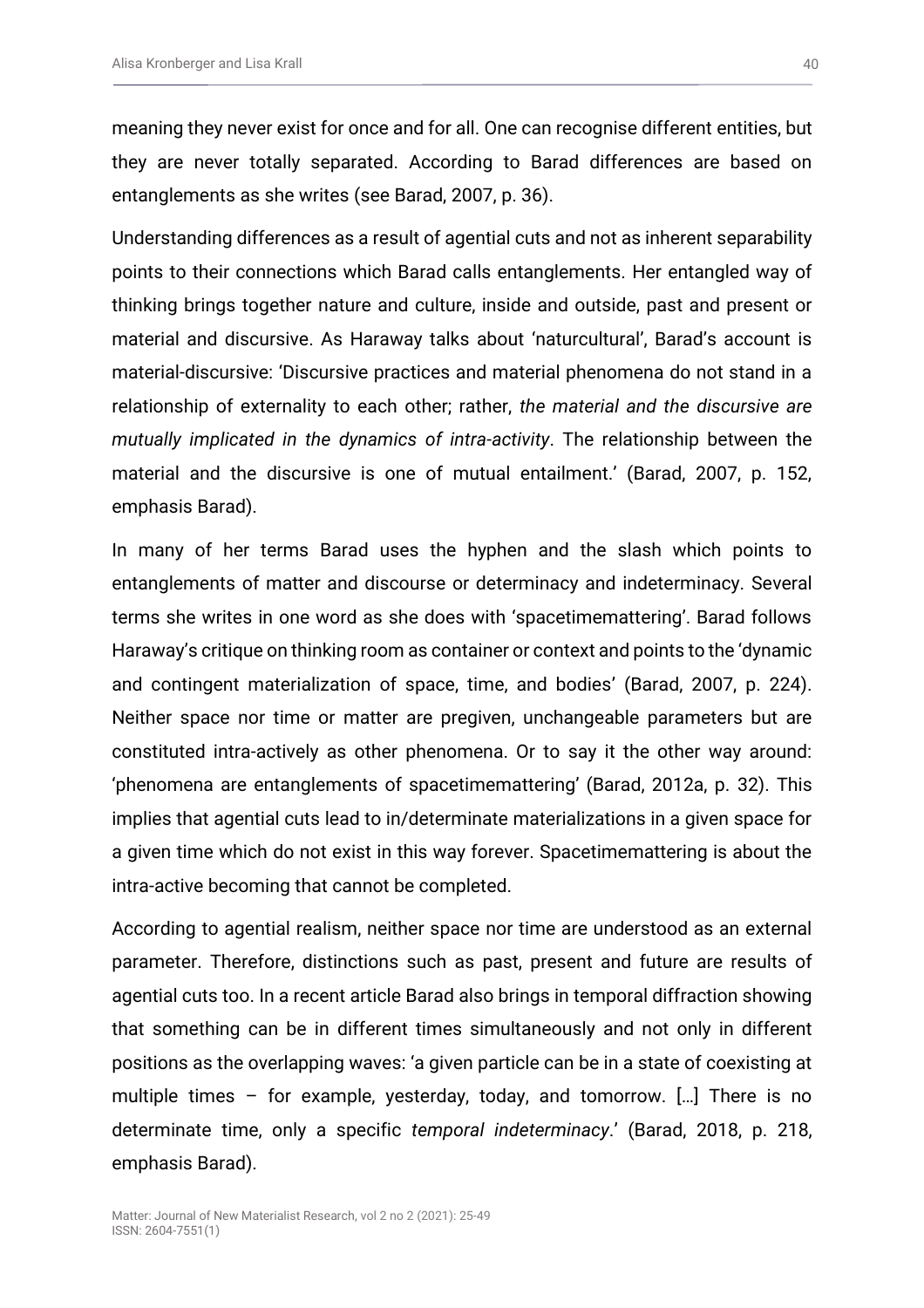As already shown for other phenomena, time is not a constant item but is conceptualized as ongoing. As an example, researchers in epigenetics are interested in the influence of environmental factors on gene activity. According to environmental epigenetics, influences like stress, trauma or nutrition can modify gene activity and, in some cases, also the gene activity of the next generation(s). This implies that traumatic events of grandparents can lead to diseases in their grandchildren. And this is not just about heritage, as time becomes confused here. When the trails of one generation can be found in a modified way (e.g. as disease) in the descendants, past, present, and future cannot be understood as totally separated from each other. (see for example Susser & Shang, 1992).

Through getting in touch with Allahyari's work by Alisa's writing, another important aspect of Barad's agential realism came into my mind: the cut between human and non-human. As space, time, and matter, the differentiation of human and non-human is intra-actively enacted too. To be human or not seems to be a fundamental distinction. But according to Barad human and non-human bodies do not differ from each other: 'What constitutes the human (and the nonhuman) is not a fixed or pregiven notion, but neither is it a free-floating ideality. […] The differential constitutes the human (and the nonhuman) is always accompanied by particular exclusions and always open to contestation.' (Barad, 2007, p.153, emphasis Barad). It is an ethical (and political) approach to call into question the relevance of this differentiation and decentre one's own (human) perspective. This is the only way to be open to the becoming of the world and to the many non/human agencies involved in this. Barad's agential realism emphasizes the possibility that diffraction opens up: 'Diffraction unsettles colonialist assumptions of space and time, beginnings and ends, continuity and discontinuity, interior and exterior.' (Barad, 2018, p. 229).

## **Blue patch – A.K. Burns and the question of the measurability of nothingness**

Lisa has made it very clear, Barad insists on an 'ethico-onto-epistemology' and agential processes that cause matter to coagulate as phenomena. Thereby, Barad's discussions do take scientific findings very seriously at the atomic level. In her article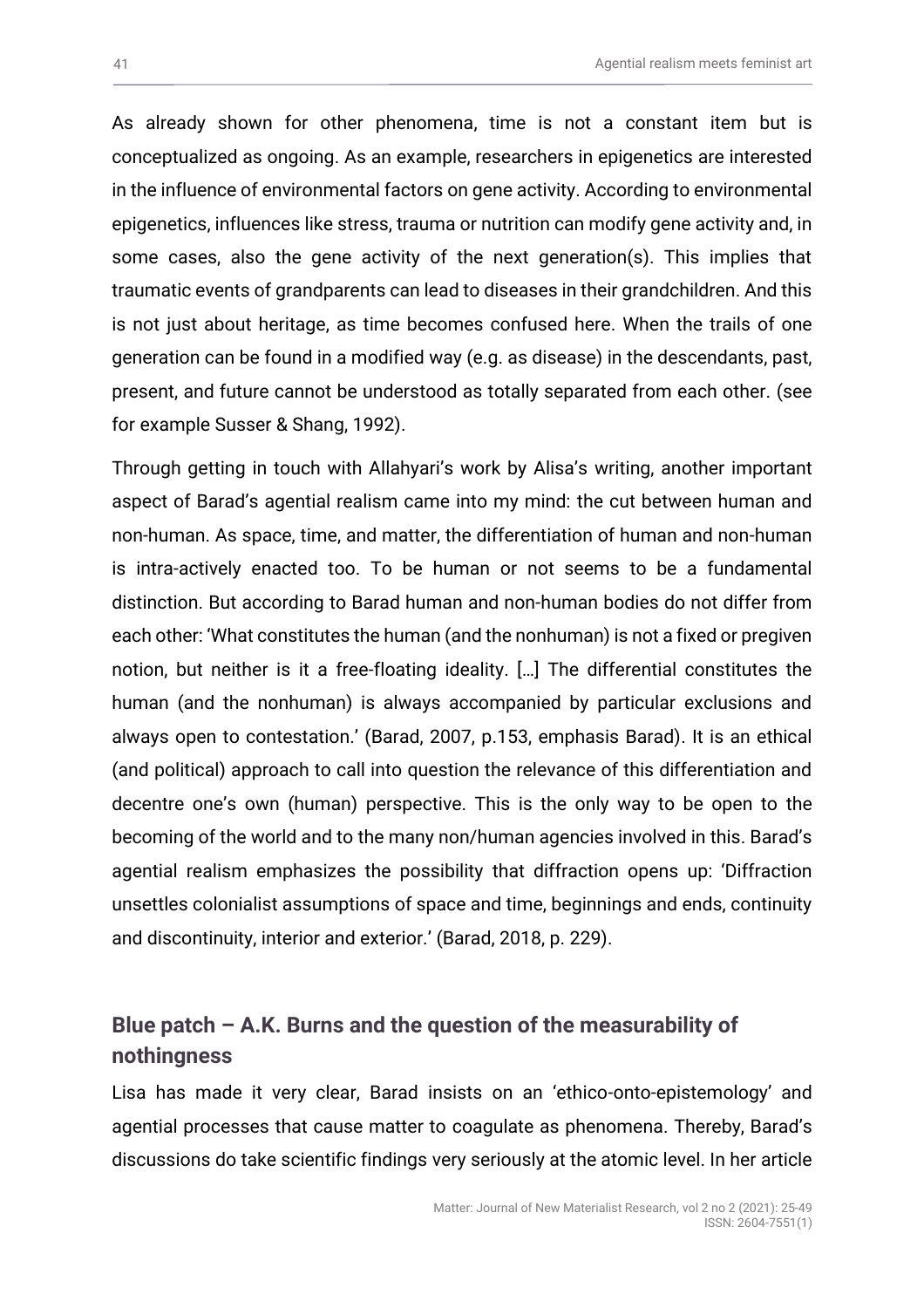What is the Measure of Nothingness? (2012b) she continues the discussion of the appearance of photons in and out of the void, as is currently understood within the study of quantum physics. In the video installation A Smeary Spot (NS 0), the artist A.K. Burns uses Barad's reflections on nothingness and the void as a starting point for her work.

A Smeary Spot (NS 0) is a video installation of the four-part series Negative Space by the US American artist A.K. Burns. The multi-channel video installations Living Room (NS 00), Leave No Trace (NS 000) and Mirror Collages revolve, both in terms of content and concept, around the core work A Smeary Spot (NS 0). This is constructed as an audio-visual panorama and serves as an introduction to the cycle Negative Space. The title is taken from Joanna Russ' feminist science fiction novel We Who Are About To... from 1977. It describes the aftereffect of looking directly into the sun, a black temporary hole that inevitably follows the field of vision, a punctual void in the form of a black dot.

The scenes in the video take place in two places: in a desert region in the southern US state of Utah and in a black-lined theatre space. Both the desert and the theatre are to be understood as a real and, at the same time, psychological space. According to Burns, they represent the infinite infinity and the unfixed qualities of sheer emptiness.

Burns was substantially influenced to think about the infinity of nothingness and those qualities of emptiness by Barad, who in her essay of the same name asks the question: What is the Measure of Nothingness? (2012b). Starting from this question, Barad sketches a possible experimental set-up - a quantum-physical thought experiment - to measure the emptiness, 'no thing, no thought, no awareness' (p. 4). Once again, as in her monograph Meeting The Universe Halfway (2007), Barad emphasizes the play of intra-action in any measurement that creates worlds - there is no preceding matter and meaning, but rather it is only brought forth performatively in the process of measuring. What is decisive for Barad is that certain 'boundaries and properties of objects within phenomena and determinate contingent meanings are enacted through specific intra-actions" (Barad, 2012b, p. 7). This results in an 'ontological indeterminacy' (p. 7) at the core of matter, which is always only partially resolved in materialization processes. Determinacy is 'materially enacted in the very constitution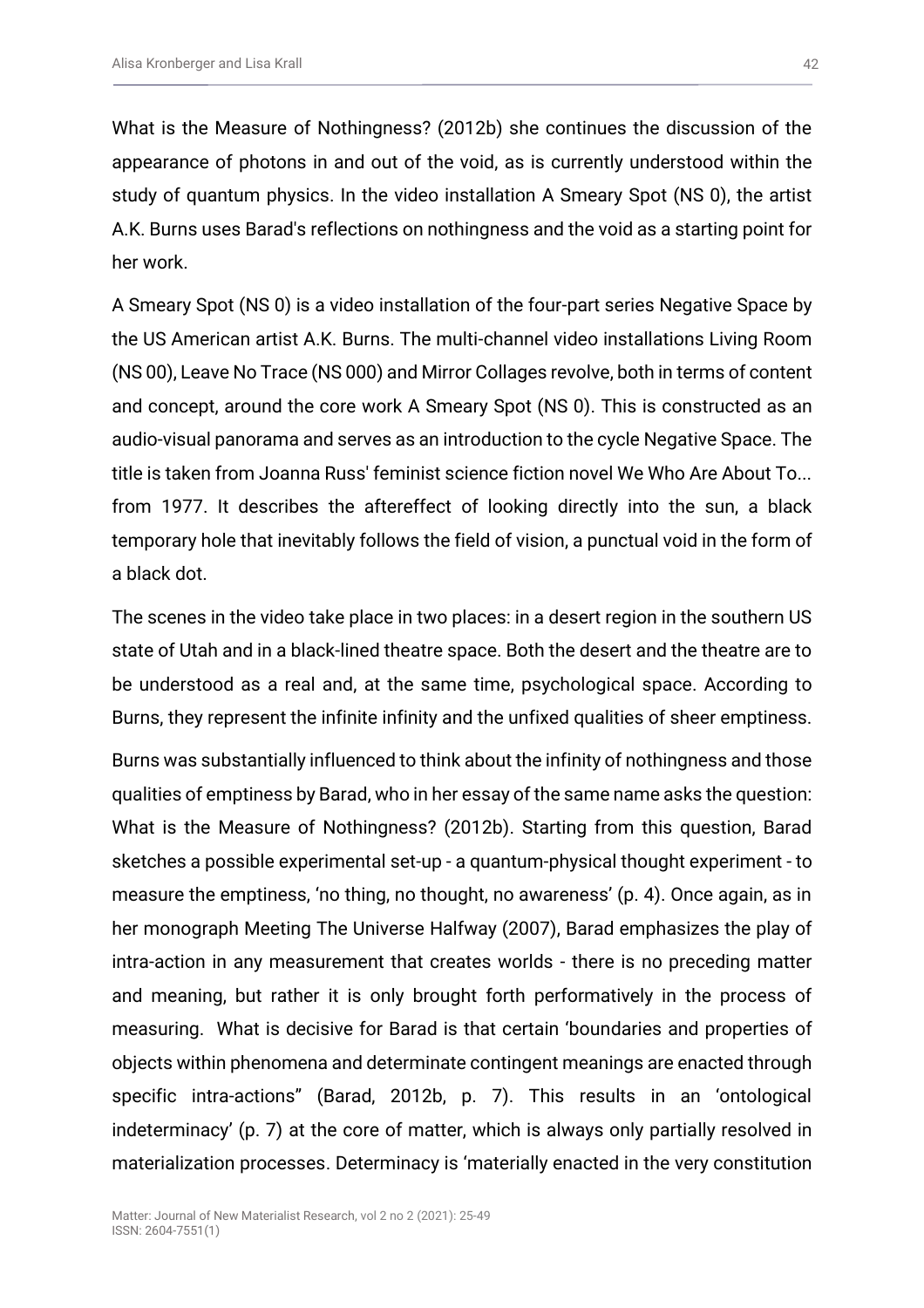of a phenomenon'. It 'always entails constitutive exclusions (that which must remain indeterminate)' (p. 7). In other words: in intra-actions, a phenomenon materializes, whereby something is inevitably excluded. This is ontologically and epistemologically essential. Also, productive ambiguity and the interwoven structure of simultaneous inclusion and exclusion in dynamic materialization processes is what Barad attempts to capture typographically with the character of the slash. Thus, the 'play of in/determinacy accounts for the un/doings of no/thingness.' (p. 8). Barad returns to her initial question of the measurability of emptiness and thus states that emptiness is not nothing and at the same time it is not something. By sketching quantum field theory and explaining the qualities of so-called virtual particles, Barad comes to the conclusion that it is 'key not only to the existence of matter but also to its nonexistence, or rather, it is the key to the play of non/existence.' (p. 13).

How can these complex philosophical and quantum theoretical considerations of Barad be applied to A.K. Burns' video installation A Smeary Spot (NS 0)? First, as has already been mentioned, the scenes of desert and theatre represent places of emptiness and infinity. On the other hand, Barad's, introductory words in What is the measure of nothingness? also mark the first minutes of the video work. On one of the projection screens of the three-channel work we first see a musical solo by the saxophonist Matana Roberts. In the dazzling light of the blue and purple spotlights, only the silhouette of the musician with her saxophone on a dark stage becomes visible - the atmospheric visual and acoustic environment in the picture multiplies as the other two projection surfaces illuminate and show billowing wafts of mist spreading out in the room on the stage. On a third projection surface, Mother Flawless (the alter ego of the late drag queen Jack Doroshow) then enters the picture and begins to ponder on nothingness in a monologue taken from Barad: 'How can anything be said about nothing without violating its very nature, perhaps even its conditions of possibility? [...]? Perhaps we should let the emptiness speak for itself." This is immediately followed by the beginning of the aesthetic attempt to let this emptiness speak for itself: Long shots capture a barren desert landscape from different perspectives, acoustically underlaid by muffled sounds. Again and again we encounter so-called 'Acting Agents' from different camera perspectives who, according to Burns, are embodied in the different roles of the performers and act in a discursive as well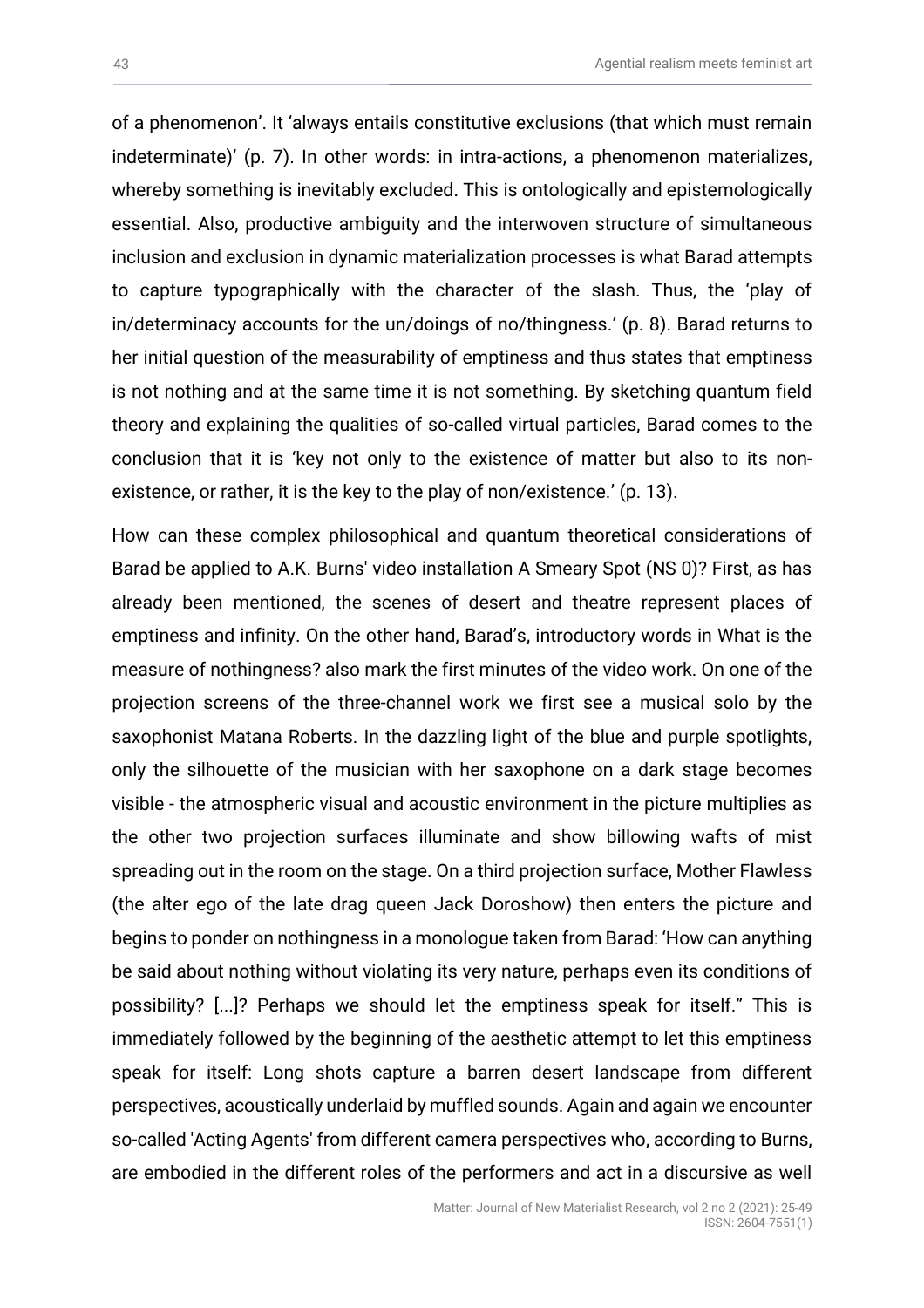as in a real space. Among the 'Acting Agents' are, for example, the so-called 'Free Radicals'. As political activists as well as molecules, the term 'Free Radicals' has an ambiguity: they are looking for electrons and aiming to bring about change. In the video, they collect discarded objects in the desert landscape, which make a provisional (survival) life possible, as well as material resources such as water, air and sunlight. The so-called 'ob-surveyors' also cavort among the 'acting agents', whose aim is to observe the desert region instead of surveying it, as the composite term of observation and surveyor suggests. Repeatedly the same 'acting agents' appear in the desert, as in the second scene of the video, the black-clad theatre space. In the middle of the room, a high pile of rubbish is piled up from which the performers fish their props, only to throw them back there again later. In the theatre space it seems as if Barad's concept of material-discursive entanglement is being tested in an aesthetic practice: the performers make use of the discarded objects (the material world) while reciting a screenplay made up of several texts (the discursive world).

The texts are written by theoreticians and writers such as Karen Barad, Guy Hocquenghem and Ursula K. Le Guin. In each recitation the performer deals with things in a humorous and subtle way, whereby the meaning of what is said is changed or even expanded performatively. In order to connect with Barad, the performers' actions are guided by an interest in the unambiguity of terms and the in/determinacy of things. The performers interact with their props to the extent that they only acquire meaning in the dynamic process. In polyphonic recitations of the texts, a manifesto unfolds in the course of the 53-minute video that, according to Burns, is rooted in an ontological fluidity and difference. Here it becomes clear that Burns is not concerned with overcoming difference (matter-discourse, matter-meaning, subject-object) but rather with viewing difference as an essential aspect of a functioning ecosystem. The artist is thus not concerned with processes of equalization and thus assimilation, since this calls upon marginalised groups of people to adapt to an established and hegemonic system. Rather, the focus is on an affirmative attitude of crossing difference - a 'different difference' according to Thiele.

For Thiele, this urge towards a shift, towards 'another difference', towards a difference 'that no longer focuses on a 'differing from' but shows 'difference differing' or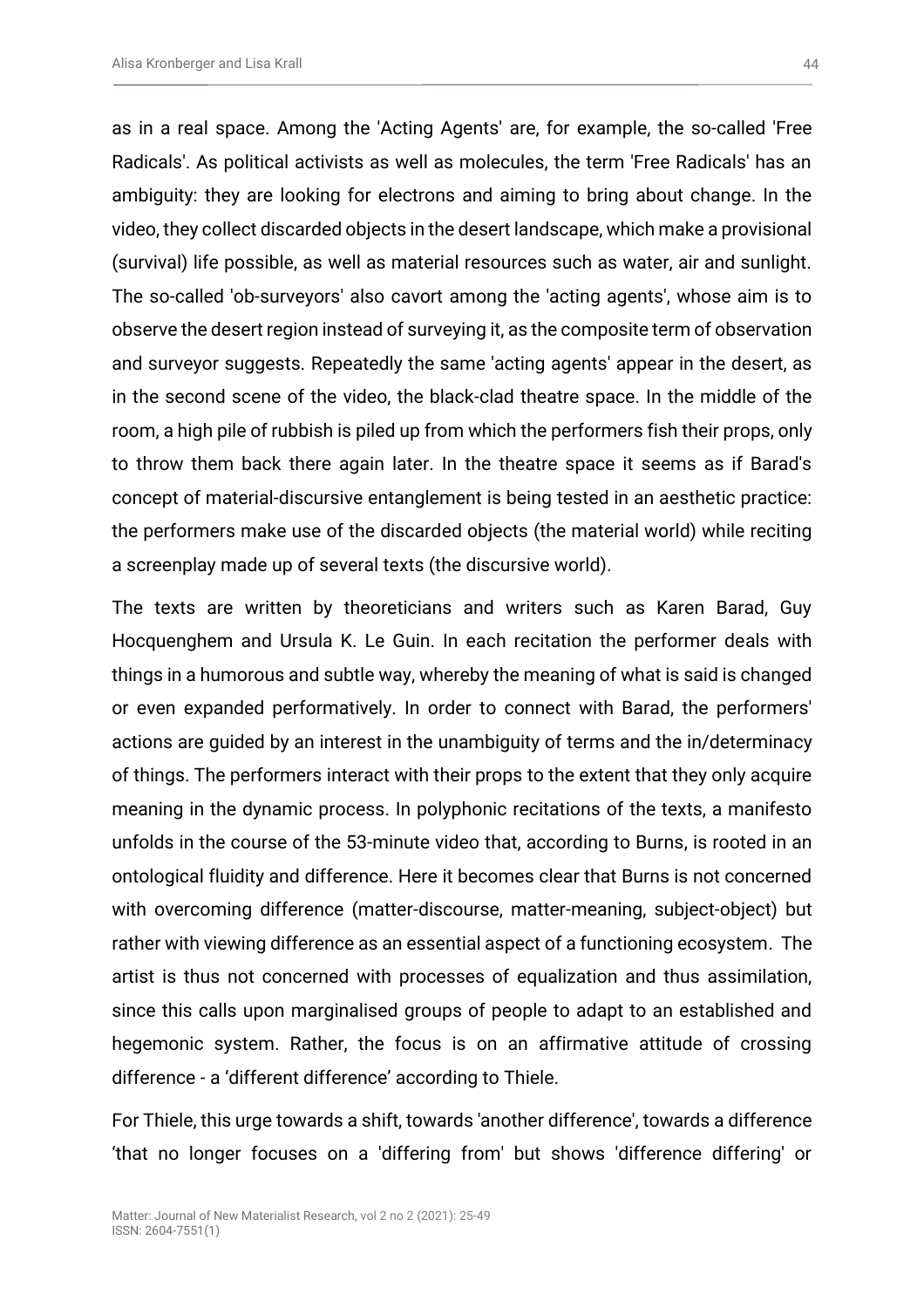'difference in itself' (Thiele, 2014, p. 11). What is decisive, therefore, is that a borderline (an agential cut) does not condition a fixed border but a non-binary self-difference. In other words: contrary to the binary appropriation of difference, which presupposes subject and object as two given, independent ontological realms, difference in itself refers to an interwovenness and a co-constitutive relationship between subject and object.



Figure 5. A.K. Burns, A Smeary Spot (Negative Space 0) (2015) Video still from A Smeary Spot, a four-channel video installation. Videos 1-3, HD color, 6-channel sound, 53:13 minute synchronized loop; and video 4, SD b/w, silent, 4:00 minute loop. Courtesy of the artist.



Figure 6. A.K. Burns, A Smeary Spot (Negative Space 0) (2015) Video still from A Smeary Spot, a four-channel video installation. Videos 1-3, HD color, 6-channel sound, 53:13 minute synchronized loop; and video 4, SD b/w, silent, 4:00 minute loop. Courtesy of the artist.

### **Violet patch – Our patchwork: a diffractive dialogue**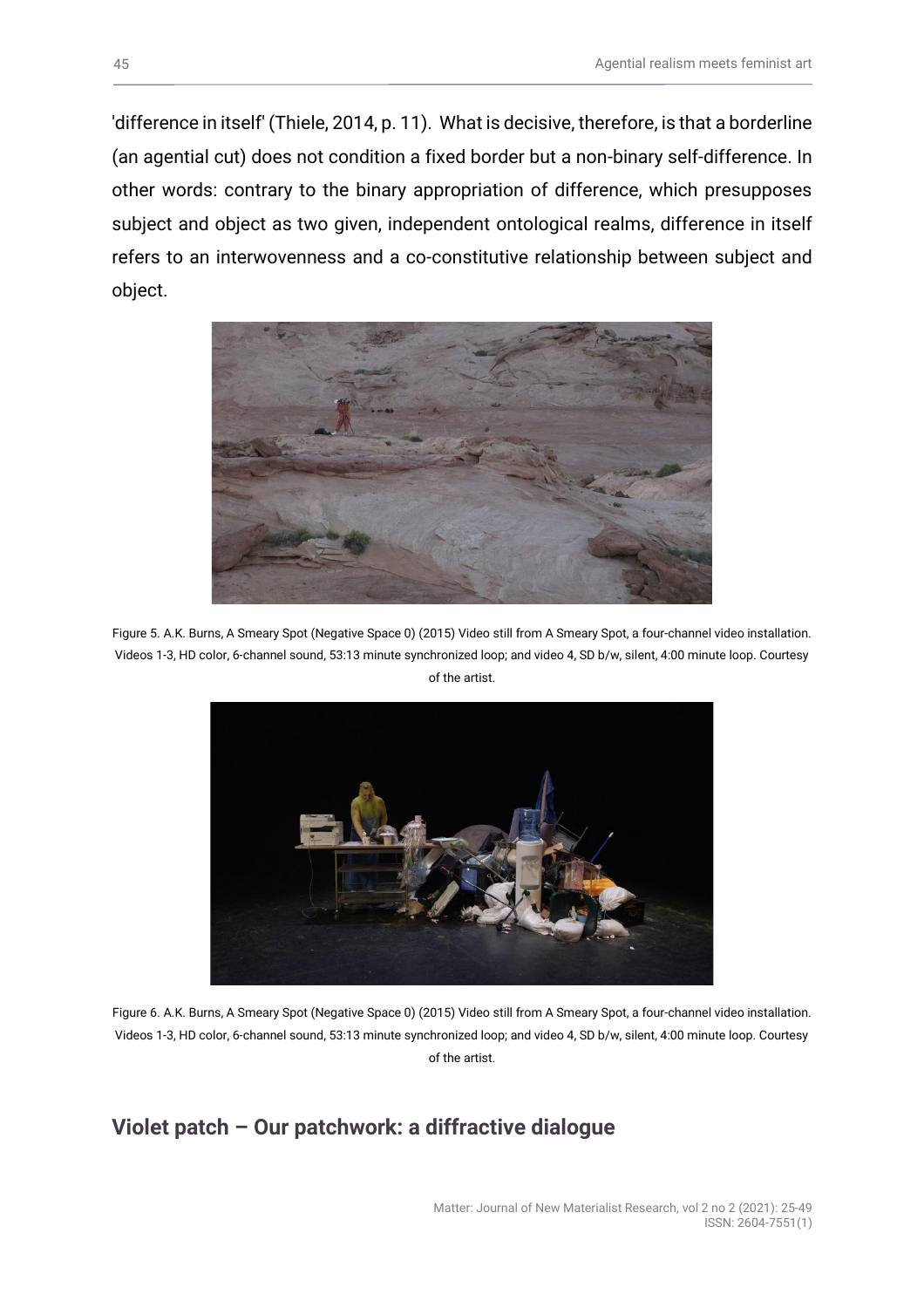We have introduced you to Barad's agential realism and to some other feminist theorists who are assigned to the so-called new materialism(s). In a patchworkdialogue of selected artworks and Barad's theories, our contribution revolves primarily around the question of whether similar new materialistic tendencies are emerging in contemporary feminist art. But simply asking this question changes the perspective on art, which is why our interpretation of a specific artwork inspired by Barad cannot be separated from its own new materialistic alignment. While Katherine Behar drafts an Object-Oriented-Feminism in her art in reference to a new materialistic thinking, Morehshin Allahyari moves beyond the vocabulary of Barad. In her work She Who Sees the Unknown we were able to identify different levels of diffraction. In the work of the third featured artist, A.K. Burns, the direct reference to Barad and her reflection on the void and the nature of difference became clear.

From these examples from feminist art we are able to show that there are a lot of factors which connect feminist new materialism(s) to in/human agency, ontoepistemological in/determinacy and other diffractions and entanglements. In recent years, numerous artists have dealt directly or indirectly with Barad's thinking. For us bringing together feminist art with perspectives from feminist new materialisms is promising and meaningful. New Materialism(s) provide(s) thinking technologies and vocabularies to think through and to name the aspirations of traversing dualisms in contemporary feminist art.

A leading concept that accompanied us through the work on our article was that of the (diffractive) encounter. On the one hand, it was about bringing contemporary feminist-oriented art and Barad's theory into conversation and on the other hand, we were interested in a diffractive dialogue of our interdisciplinary perspectives as an abbreviated experiment. We are staying with the question in further work: how to read and write diffractively? The background to this idea of encounter is our concern, which Barad taught us to point out to a world beyond binaries through in/determinacy and entanglements. Coming back to Barad's description of a patchwork we would like to close with the following in mind: 'After all, to be a part is not to be absolutely apart but to be constituted and threaded through with the entanglements of part-ing' (Barad, 2015b, p. 406). So, if parts are created by set cuts, this does not necessarily mean that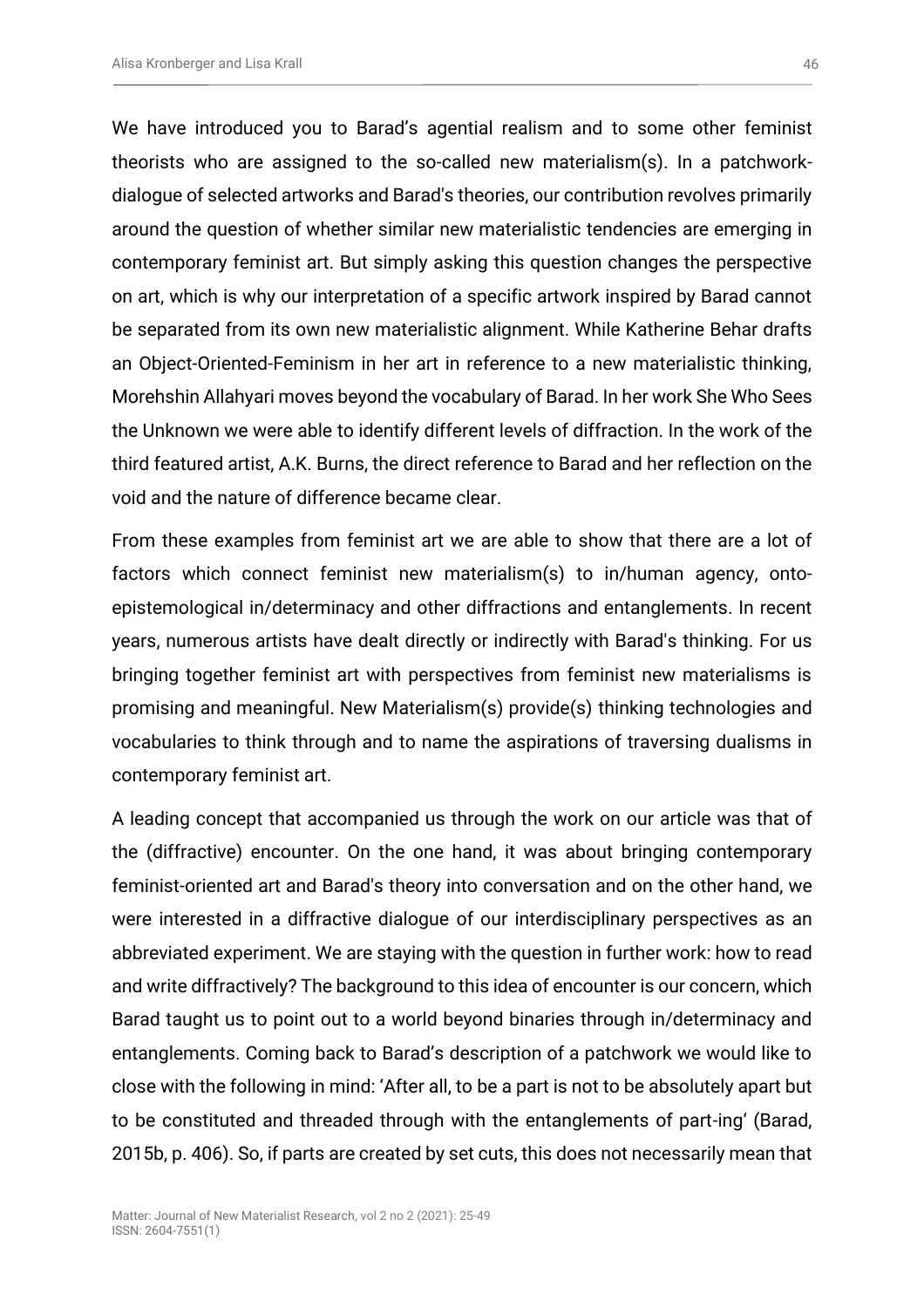cuts break things off. In the sense of Barad, this means that there is no absolute difference between assumed entities like here and there or this and that. Rather, these agential cuts emphasise the connection in a new and diffractive way, as we have tried to show in this article.

### **Bibliography**

Aloi, Giovanni (Ed.) (2015). Multispecies Intra-action: *ANTENNAE. The Journal of Nature in Visual Culture*, Vol. 31

Barad, Karen (2018). Troubling Time/s and Ecologies of Nothingness: Re-turning, Remembering, and Facing the Incalculable. In Fritsch, M., & Lynes, P., Wood, D. (Eds.), *Eco-Deconstruction. Derrida and Environmental Philosophy*. (pp. 206-248). New York: Fordham University Press

Barad, Karen (2015a). On Touching: The Unhuman That Therefore I Am. In Witzgall, S. & Stakemeier, S. (Eds.), *Power of Material - Politics of Materiality*. (pp. 153-164). Zurich, CH: Diaphanes

Barad, Karen (2015b). Transmaterialities: Trans\*/Matter/Realities and Queer Political Imaginings. *GLQ: A Journal of Lesbian and Gay Studies*, 21(2-3), 387-422

Barad, Karen (2012a). Nature's Queer Performativity. *KVINDER, KØN & FORSKNING*, 1-2, 25-53

Barad, Karen (2012b). What is the Measure of Nothingness? Infinity, Virtuality, Justice. In documenta 13 and Museum Fridericianum Veranstaltungs-GmbH (Ed.). *100 Notes – 100 Thoughts* (pp.4-17). Hatje Cantz.

Barad, Karen (2011). Erasers and erasures: Pinch's unfortunate 'uncertainty principle.' *Social Studies Sciences*, 41, 443-454

Barad, Karen (2007). *Meeting the Universe Halfway. Quantum Physics and the Entanglement of Matter and Meaning*. Durham, London: Duke Univ. Press

Barad, Karen (2008 [2003]). Posthumanist Performativity: Towards an Understanding of How Matter Comes to Matter. In Alaimo, S., & Hekman, S. (Eds.). *Material Feminisms* (pp.120-154). Bloomington: Indiana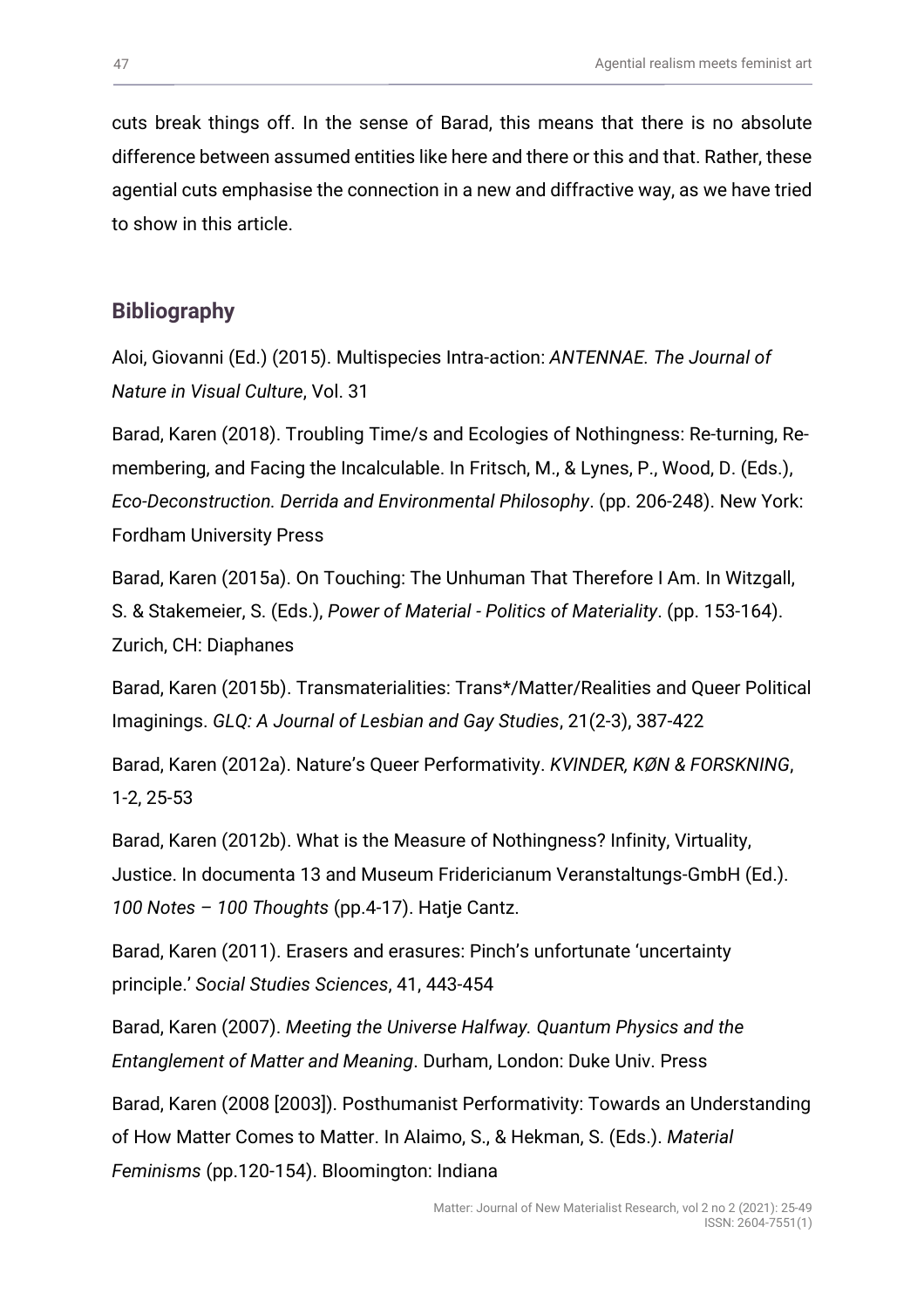Behar, Katherine (2018). Objects that Matter. Bodies, Art, and Big Data. Katherine Behar interviewed by Anna Mirzayan. *Chiasma*, 5, 155-168

Behar, Katherine (2015). art: High Hopes (Deux) (Homepage of the artist) Statement. http://www.katherinebehar.com/art/high-hopes-deux/index.html (04.06.2020)

Behar, Katherine (2016) (Ed.). *Object-Oriented Feminism*. Minneapolis: University of Minnesota Press

Bennett, Jane (2010). *Vibrant Matter: A Political Ecology of Things*. Durham: Duke University Press

Handforth, Rachel & Taylor, Carol (2016). Doing academic writing differently: a feminist recollage. *Gender and Education*, 28(5), 627-643

Haraway, Donna (1992). The Promises of Monsters. A Regenerative Politics for Inappropriate/d Others. In Grossberg, L., & Nelson, C., & Treichler, P.A. (Eds.). *Cultural Studies* (pp. 295-337). New York: Routledge

Haraway, Donna (2004). Introduction. A Kinship of Feminist Figurations. In Haraway, D. (Ed.), *Haraway Reader* (pp. 1-6). New York, London: Routledge

Haraway, Donna (2008). *When species meet. Minneapolis*, MN: University of Minnesota Press.

Haraway, Donna (2012). Awash in urine: DES and Premarin® in multi-species response-ability. In *Women's Studies Quarterly*. 40(1-2), 301-316

Haraway, Donna (2016). *Staying with the Trouble. Making Kin in the Chthulucene*, Durham: Duke University Press

Lorde, Audre (2007). *Sister Outsider. Essays and Speeches*, Trumansburg, New York: Crossing Press

Russ, Joanna (1977). *We Who Are about To...,* New York: Dell

Susser, Ezra & Shang, Lim (1992). Schizophrenia After Prenatal Exposure to the Dutch Hunger Winter of 1944-1945. *Archives of General Psychiatry*, 49(12), 983-988

Thiele, K. (2020). Figurieren als spekulativ-kritische feministische Praxis. Relationalität, Diffraktion und die Frage ihrer , Nicht-Unschuldigkeit'. In Angerer, M-L &